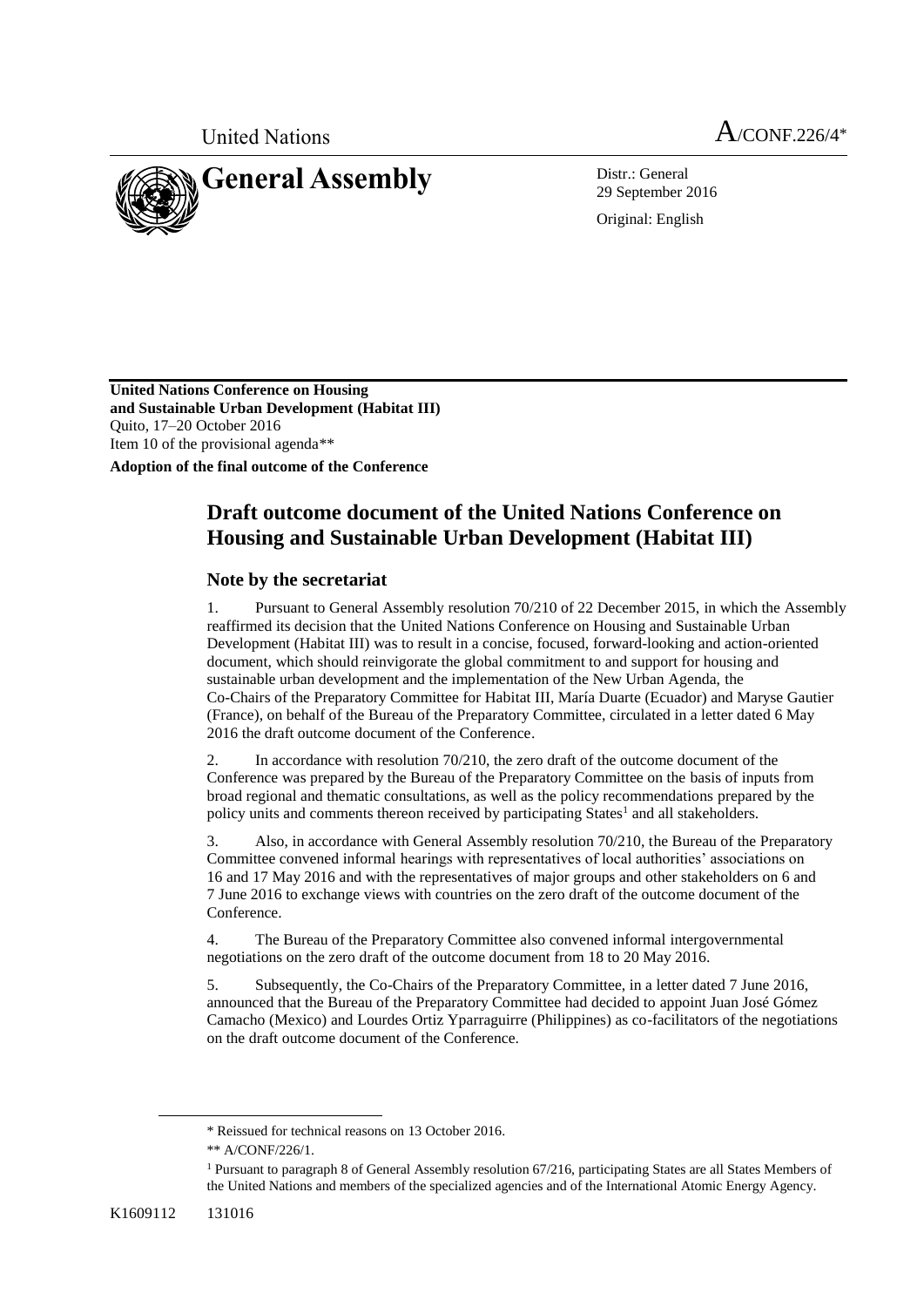6. Further informal intergovernmental negotiations on the revised zero draft of the outcome document were convened from 8 to 10 June 2016 and 27 June to 1 July 2016 in advance of the third session of the Preparatory Committee, held in Surabaya, Indonesia, from 25 to 27 July 2016.

7. At its third session, the Preparatory Committee established a Main Committee and allocated the consideration of agenda item 6, "Draft outcome document of the Conference," to that Committee. At the first meeting of the Main Committee, participants were informed that the negotiations on the draft outcome document of the Conference would take place in informal consultations of the Main Committee to be convened by the co-facilitators of the intergovernmental negotiations, Dámaso Luna Corona (Mexico) and Lourdes Ortiz Yparraguirre (Philippines).

8. Also at its third session, the Preparatory Committee, in its decision 6/2016, decided that informal intergovernmental consultations on the draft outcome document of the Conference, as transmitted to the plenary of the Preparatory Committee by the Main Committee, should continue at United Nations Headquarters in New York under the guidance of the co-facilitators, Dámaso Luna Corona (Mexico) and Lourdes Ortiz Yparraguirre (Philippines), with a view to finalizing the draft outcome document before the Conference, and requested the co-facilitators to inform the Conference of the outcome of the negotiations held at United Nations Headquarters in New York.

9. The draft outcome document, as agreed upon during the informal intergovernmental consultations led by the co-facilitators, Dámaso Luna Corona (Mexico) and Lourdes Ortiz Yparraguirre (Philippines), and held at United Nations Headquarters in New York from 7 to 9 September 2016, is hereby transmitted to the Conference (see annex).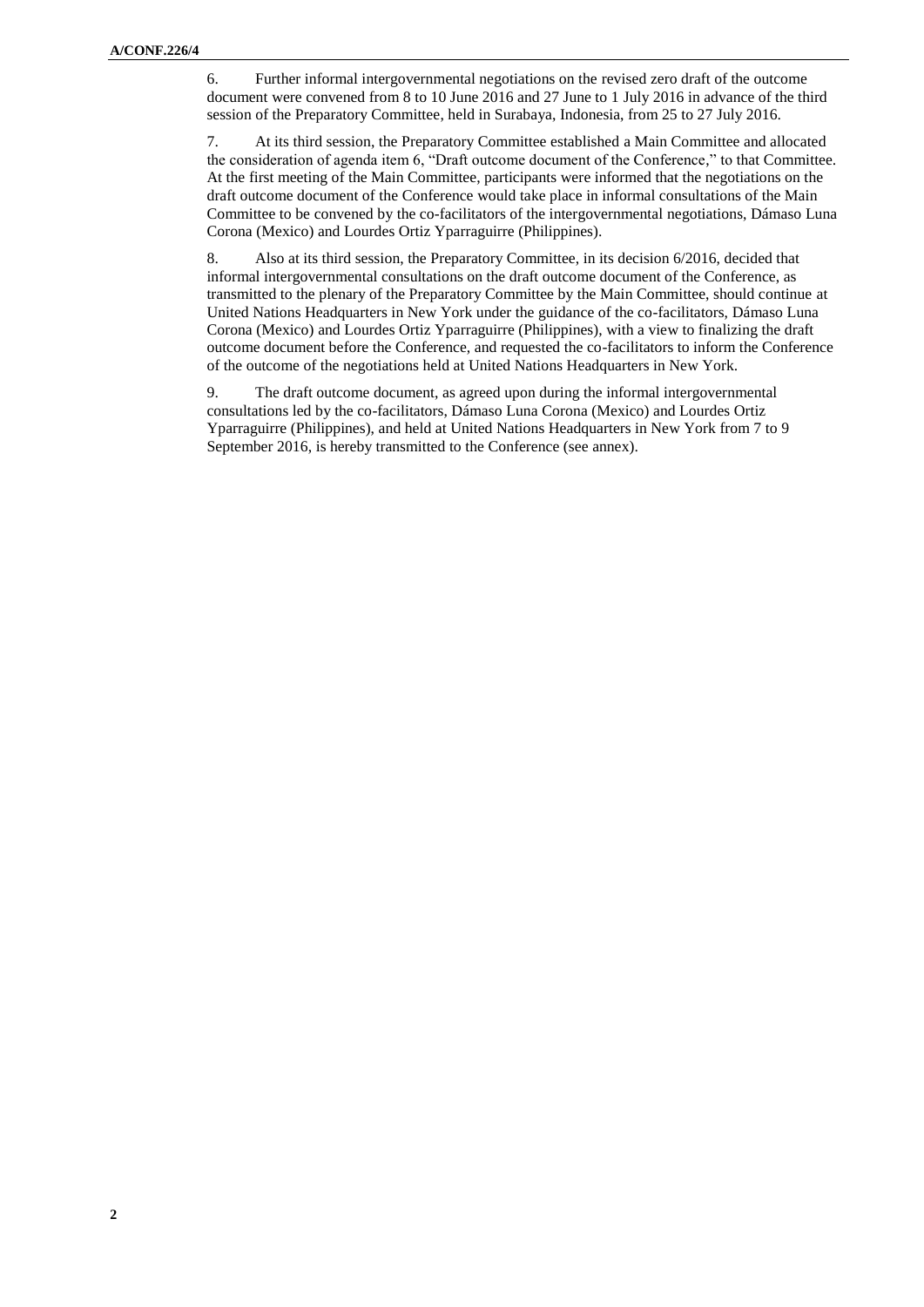# **Annex**

# **New Urban Agenda**

## **Quito Declaration on Sustainable Cities and Human Settlements for All**

1. We, Heads of State and Government, ministers and High Representatives, have gathered at the United Nations Conference on Housing and Sustainable Urban Development (Habitat III) from 17 to 20 October 2016 in Quito, with the participation of subnational and local governments, parliamentarians, civil society, indigenous peoples and local communities, the private sector, professionals and practitioners, the scientific and academic community, and other relevant stakeholders, to adopt a New Urban Agenda.

2. By 2050, the world's urban population is expected to nearly double, making urbanization one of the twenty-first century's most transformative trends. Populations, economic activities, social and cultural interactions, as well as environmental and humanitarian impacts are increasingly concentrated in cities, and this poses massive sustainability challenges in terms of housing, infrastructure, basic services, food security, health, education, decent jobs, safety and natural resources, among others.

3. Since the United Nations Conferences on Human Settlements in Vancouver in 1976 and in Istanbul in 1996, and the adoption of the Millennium Development Goals in 2000, we have seen improvements in the quality of life of millions of urban inhabitants, including slum and informal-settlement dwellers. However, the persistence of multiple forms of poverty, growing inequalities and environmental degradation remain among the major obstacles to sustainable development worldwide, with social and economic exclusion and spatial segregation often an irrefutable reality in cities and human settlements.

4. We are still far from adequately addressing these and other existing and emerging challenges, and there is a need to take advantage of the opportunities presented by urbanization as an engine of sustained and inclusive economic growth, social and cultural development, and environmental protection, and of its potential contributions to the achievement of transformative and sustainable development.

5. By readdressing the way cities and human settlements are planned, designed, financed, developed, governed and managed, the New Urban Agenda will help to end poverty and hunger in all its forms and dimensions; reduce inequalities; promote sustained, inclusive and sustainable economic growth; achieve gender equality and the empowerment of all women and girls in order to fully harness their vital contribution to sustainable development; improve human health and well-being; foster resilience; and protect the environment.

6. We take full account of the milestone achievements of the year 2015, in particular the 2030 Agenda for Sustainable Development, including the Sustainable Development Goals, the Addis Ababa Action Agenda of the third International Conference on Financing for Development, the Paris Agreement adopted under the United Nations Framework Convention on Climate Change, the Sendai Framework for Disaster Risk Reduction for the period 2015–2030, the Vienna Programme of Action for Landlocked Developing Countries for the Decade 2014–2024, the Small Island Developing States Accelerated Modalities of Action Pathway and the Istanbul Programme of Action for the Least Developed Countries for the Decade 2011–2020. We also take account of the Rio Declaration on Environment and Development, the World Summit on Sustainable Development, the World Summit for Social Development, the Programme of Action of the International Conference on Population and Development, the Beijing Platform for Action, the United Nations Conference on Sustainable Development and the follow-up to these conferences.

7. While recognizing that it did not have an intergovernmental agreed outcome, we take note of the World Humanitarian Summit held in May 2016 in Istanbul.

8. We acknowledge the contributions of national governments, as well as the contributions of subnational and local governments, in the definition of the New Urban Agenda, and take note of the second World Assembly of Local and Regional Governments.

9. The New Urban Agenda reaffirms our global commitment to sustainable urban development as a critical step for realizing sustainable development in an integrated and coordinated manner at the global, regional, national, subnational and local levels, with the participation of all relevant actors. The implementation of the New Urban Agenda contributes to the implementation and localization of the 2030 Agenda for Sustainable Development in an integrated manner, and to the achievement of the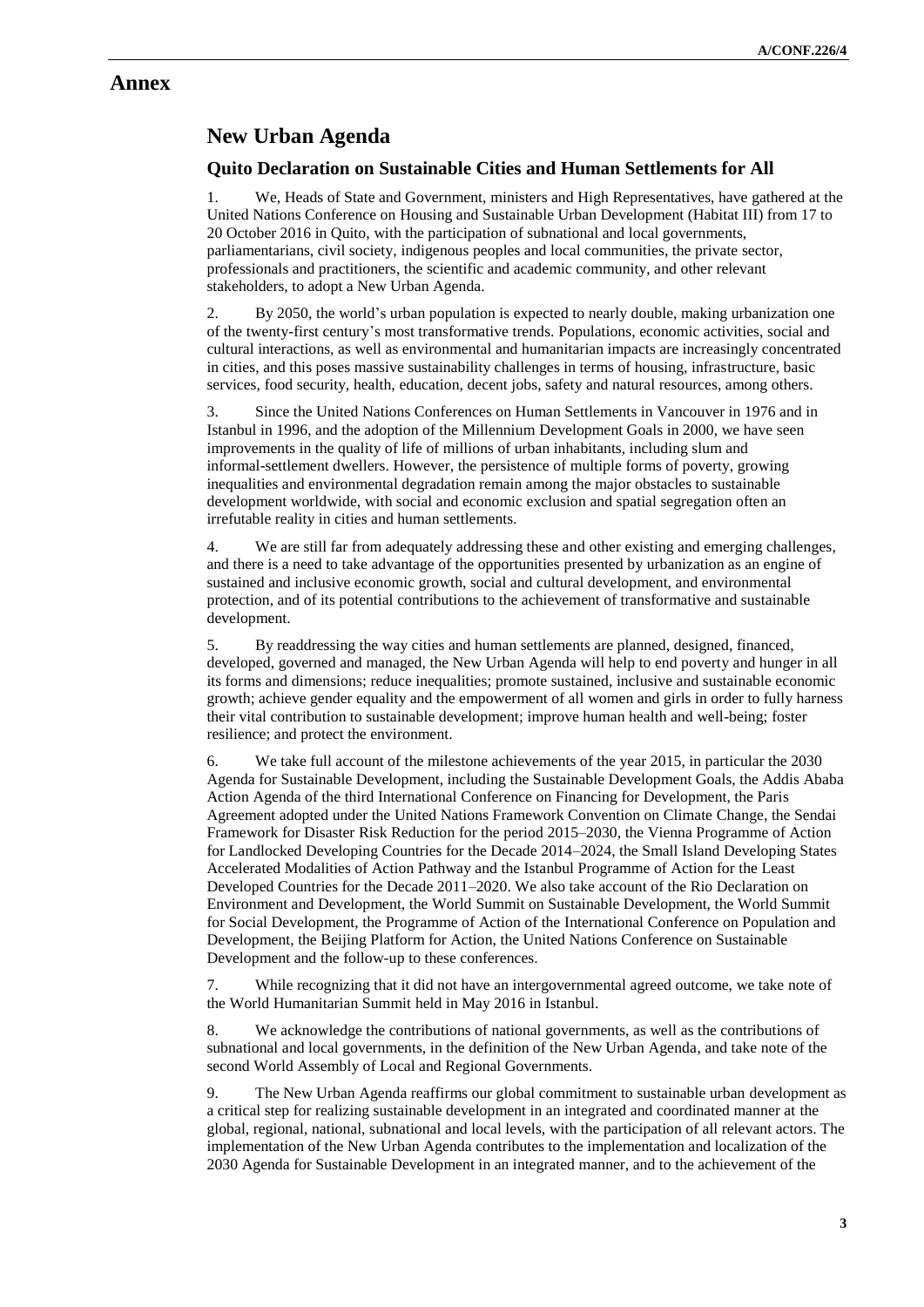Sustainable Development Goals and targets, including Goal 11 of making cities and human settlements inclusive, safe, resilient and sustainable.

10. The New Urban Agenda acknowledges that culture and cultural diversity are sources of enrichment for humankind and provide an important contribution to the sustainable development of cities, human settlements and citizens, empowering them to play an active and unique role in development initiatives. The New Urban Agenda further recognizes that culture should be taken into account in the promotion and implementation of new sustainable consumption and production patterns that contribute to the responsible use of resources and address the adverse impact of climate change.

#### **Our shared vision**

11. We share a vision of cities for all, referring to the equal use and enjoyment of cities and human settlements, seeking to promote inclusivity and ensure that all inhabitants, of present and future generations, without discrimination of any kind, are able to inhabit and produce just, safe, healthy, accessible, affordable, resilient and sustainable cities and human settlements to foster prosperity and quality of life for all. We note the efforts of some national and local governments to enshrine this vision, referred to as "right to the city", in their legislation, political declarations and charters.

12. We aim to achieve cities and human settlements where all persons are able to enjoy equal rights and opportunities, as well as their fundamental freedoms, guided by the purposes and principles of the Charter of the United Nations, including full respect for international law. In this regard, the New Urban Agenda is grounded in the Universal Declaration of Human Rights, international human rights treaties, the Millennium Declaration and the 2005 World Summit Outcome. It is informed by other instruments such as the Declaration on the Right to Development.

13. We envisage cities and human settlements that:

(a) Fulfil their social function, including the social and ecological function of land, with a view to progressively achieving the full realization of the right to adequate housing as a component of the right to an adequate standard of living, without discrimination, universal access to safe and affordable drinking water and sanitation, as well as equal access for all to public goods and quality services in areas such as food security and nutrition, health, education, infrastructure, mobility and transportation, energy, air quality and livelihoods;

(b) Are participatory; promote civic engagement; engender a sense of belonging and ownership among all their inhabitants; prioritize safe, inclusive, accessible, green and quality public spaces friendly for families; enhance social and intergenerational interactions, cultural expressions and political participation, as appropriate; and foster social cohesion, inclusion and safety in peaceful and pluralistic societies, where the needs of all inhabitants are met, recognizing the specific needs of those in vulnerable situations;

(c) Achieve gender equality and empower all women and girls by ensuring women's full and effective participation and equal rights in all fields and in leadership at all levels of decision-making; by ensuring decent work and equal pay for equal work, or work of equal value, for all women; and by preventing and eliminating all forms of discrimination, violence and harassment against women and girls in private and public spaces;

(d) Meet the challenges and opportunities of present and future sustained, inclusive and sustainable economic growth, leveraging urbanization for structural transformation, high productivity, value-added activities and resource efficiency, harnessing local economies, and taking note of the contribution of the informal economy while supporting a sustainable transition to the formal economy;

(e) Fulfil their territorial functions across administrative boundaries, and act as hubs and drivers for balanced, sustainable and integrated urban and territorial development at all levels;

Promote age- and gender-responsive planning and investment for sustainable, safe and accessible urban mobility for all, and resource-efficient transport systems for passengers and freight, effectively linking people, places, goods, services and economic opportunities;

(g) Adopt and implement disaster risk reduction and management, reduce vulnerability, build resilience and responsiveness to natural and human-made hazards, and foster mitigation of and adaptation to climate change;

Protect, conserve, restore and promote their ecosystems, water, natural habitats and biodiversity, minimize their environmental impact, and change to sustainable consumption and production patterns.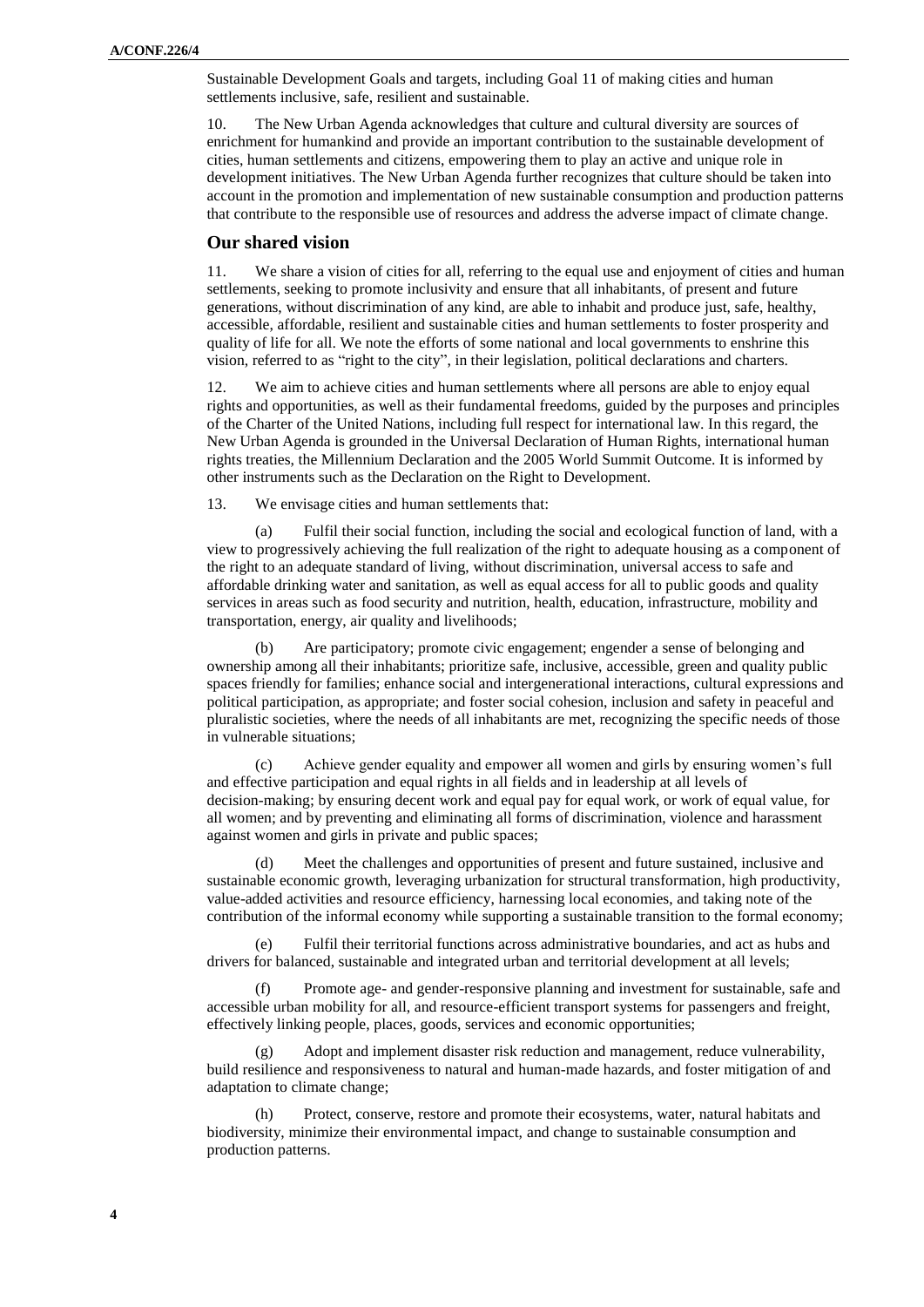## **Our principles and commitments**

14. To achieve our vision, we resolve to adopt a New Urban Agenda guided by the following interlinked principles:

(a) Leave no one behind, by ending poverty in all its forms and dimensions, including the eradication of extreme poverty; by ensuring equal rights and opportunities, socioeconomic and cultural diversity, and integration in the urban space; by enhancing liveability, education, food security and nutrition, health and well-being, including by ending the epidemics of HIV/AIDS, tuberculosis and malaria; by promoting safety and eliminating discrimination and all forms of violence; by ensuring public participation providing safe and equal access for all; and by providing equal access for all to physical and social infrastructure and basic services, as well as adequate and affordable housing;

(b) Ensure sustainable and inclusive urban economies, by leveraging the agglomeration benefits of well-planned urbanization, including high productivity, competitiveness and innovation; by promoting full and productive employment and decent work for all; by ensuring the creation of decent jobs and equal access for all to economic and productive resources and opportunities; and by preventing land speculation, promoting secure land tenure and managing urban shrinking, where appropriate;

(c) Ensure environmental sustainability, by promoting clean energy and sustainable use of land and resources in urban development; by protecting ecosystems and biodiversity, including adopting healthy lifestyles in harmony with nature; by promoting sustainable consumption and production patterns; by building urban resilience; by reducing disaster risks; and by mitigating and adapting to climate change.

15. We commit ourselves to working towards an urban paradigm shift for a New Urban Agenda that will:

(a) Readdress the way we plan, finance, develop, govern and manage cities and human settlements, recognizing sustainable urban and territorial development as essential to the achievement of sustainable development and prosperity for all;

(b) Recognize the leading role of national governments, as appropriate, in the definition and implementation of inclusive and effective urban policies and legislation for sustainable urban development, and the equally important contributions of subnational and local governments, as well as civil society and other relevant stakeholders, in a transparent and accountable manner;

Adopt sustainable, people-centred, age- and gender-responsive and integrated approaches to urban and territorial development by implementing policies, strategies, capacity development and actions at all levels, based on fundamental drivers of change, including:

- (i) Developing and implementing urban policies at the appropriate level, including in local–national and multi-stakeholder partnerships, building integrated systems of cities and human settlements, and promoting cooperation among all levels of government to enable them to achieve sustainable integrated urban development;
- (ii) Strengthening urban governance, with sound institutions and mechanisms that empower and include urban stakeholders, as well as appropriate checks and balances, providing predictability and coherence in urban development plans to enable social inclusion, sustained, inclusive and sustainable economic growth, and environmental protection;
- (iii) Reinvigorating long-term and integrated urban and territorial planning and design in order to optimize the spatial dimension of the urban form and deliver the positive outcomes of urbanization;
- (iv) The support of effective, innovative and sustainable financing frameworks and instruments enabling strengthened municipal finance and local fiscal systems in order to create, sustain and share the value generated by sustainable urban development in an inclusive manner.

## **Call for action**

16. While the specific circumstances of cities of all sizes, towns and villages vary, we affirm that the New Urban Agenda is universal in scope, participatory and people centred; protects the planet; and has a long-term vision, setting out priorities and actions at the global, regional, national, subnational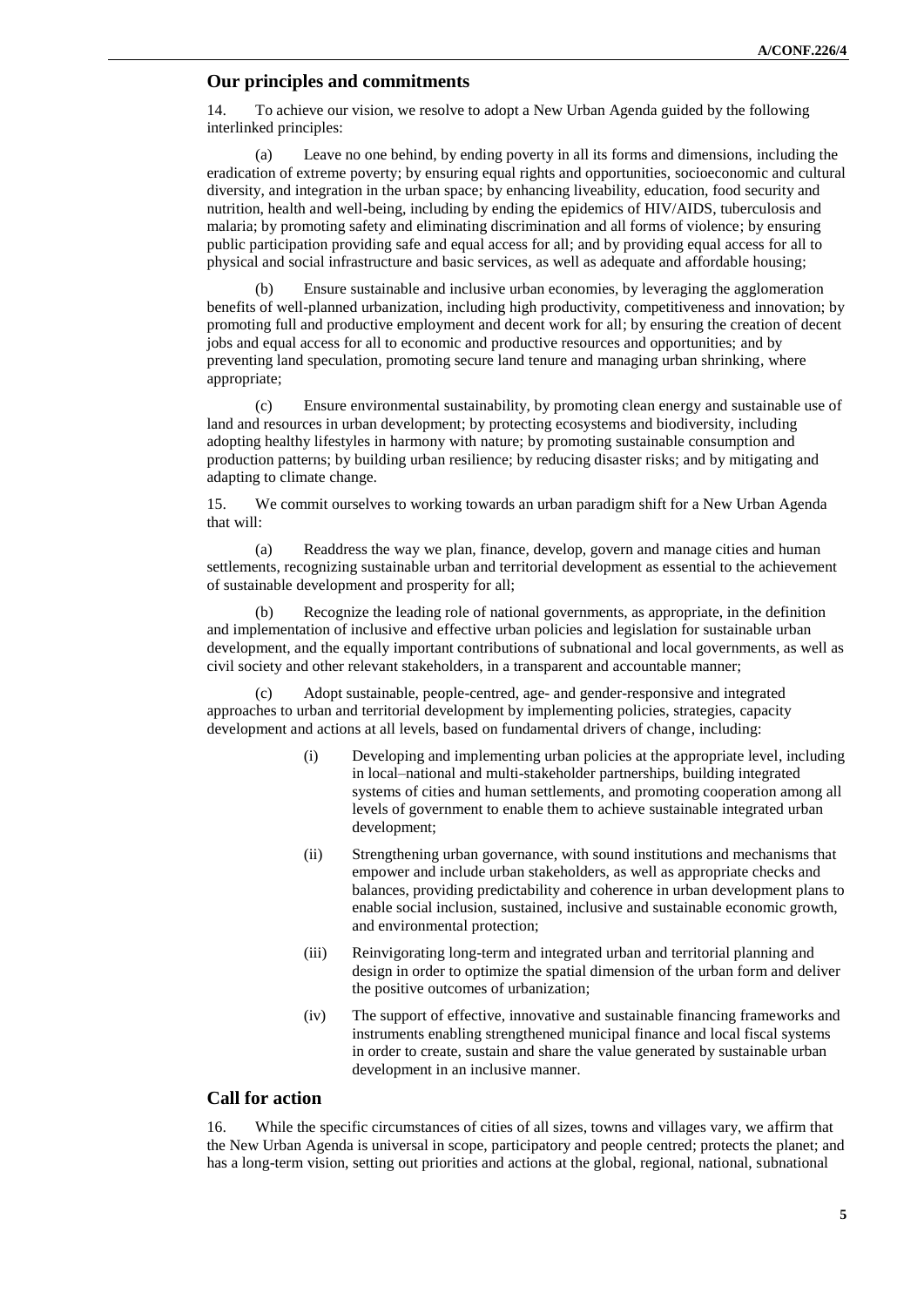and local levels that governments and other relevant stakeholders in every country can adopt based on their needs.

17. We will work to implement the New Urban Agenda in our own countries and at the regional and global levels, taking into account different national realities, capacities and levels of development, and respecting national legislation and practices, as well as policies and priorities.

18. We reaffirm all the principles of the Rio Declaration on Environment and Development, including, inter alia, the principle of common but differentiated responsibilities, as set out in principle 7.

19. We acknowledge that in implementing the New Urban Agenda particular attention should be given to addressing the unique and emerging urban development challenges facing all countries, in particular developing countries, including African countries, least developed countries, landlocked developing countries and small island developing States, as well as the specific challenges facing middle-income countries. Special attention should also be given to countries in situations of conflict, as well as countries and territories under foreign occupation, post-conflict countries, and countries affected by natural and human-made disasters.

20. We recognize the need to give particular attention to addressing multiple forms of discrimination faced by, inter alia, women and girls, children and youth, persons with disabilities, people living with HIV/AIDS, older persons, indigenous peoples and local communities, slum and informal-settlement dwellers, homeless people, workers, smallholder farmers and fishers, refugees, returnees and internally displaced persons, and migrants, regardless of their migration status.

21. We urge all national, subnational and local governments, as well as all relevant stakeholders, in line with national policies and legislation, to revitalize, strengthen and create partnerships, enhancing coordination and cooperation to effectively implement the New Urban Agenda and realize our shared vision.

22. We adopt this New Urban Agenda as a collective vision and political commitment to promote and realize sustainable urban development, and as a historic opportunity to leverage the key role of cities and human settlements as drivers of sustainable development in an increasingly urbanized world.

# **Quito implementation plan for the New Urban Agenda**

23. We resolve to implement the New Urban Agenda as a key instrument for enabling national, subnational and local governments and all relevant stakeholders to achieve sustainable urban development.

## **Transformative commitments for sustainable urban development**

24. To fully harness the potential of sustainable urban development, we make the following transformative commitments through an urban paradigm shift grounded in the integrated and indivisible dimensions of sustainable development: social, economic and environmental.

### **Sustainable urban development for social inclusion and ending poverty**

25. We recognize that eradicating poverty in all its forms and dimensions, including extreme poverty, is the greatest global challenge and an indispensable requirement for sustainable development. We also recognize that growing inequality and the persistence of multiple dimensions of poverty, including the rising number of slum and informal-settlement dwellers, are affecting both developed and developing countries, and that the spatial organization, accessibility and design of urban space, as well as infrastructure and basic service provision, together with development policies, can promote or hinder social cohesion, equality and inclusion.

26. We commit ourselves to urban and rural development that is people-centred, protects the planet, and is age- and gender-responsive, and to the realization of all human rights and fundamental freedoms, facilitating living together, ending all forms of discrimination and violence, and empowering all individuals and communities while enabling their full and meaningful participation. We further commit ourselves to promoting culture and respect for diversity and equality as key elements in the humanization of our cities and human settlements.

27. We reaffirm our pledge that no one will be left behind and commit ourselves to promoting equally shared opportunities and benefits that urbanization can offer, and that enable all inhabitants, whether living in formal or informal settlements, to lead decent, dignified and rewarding lives and to achieve their full human potential.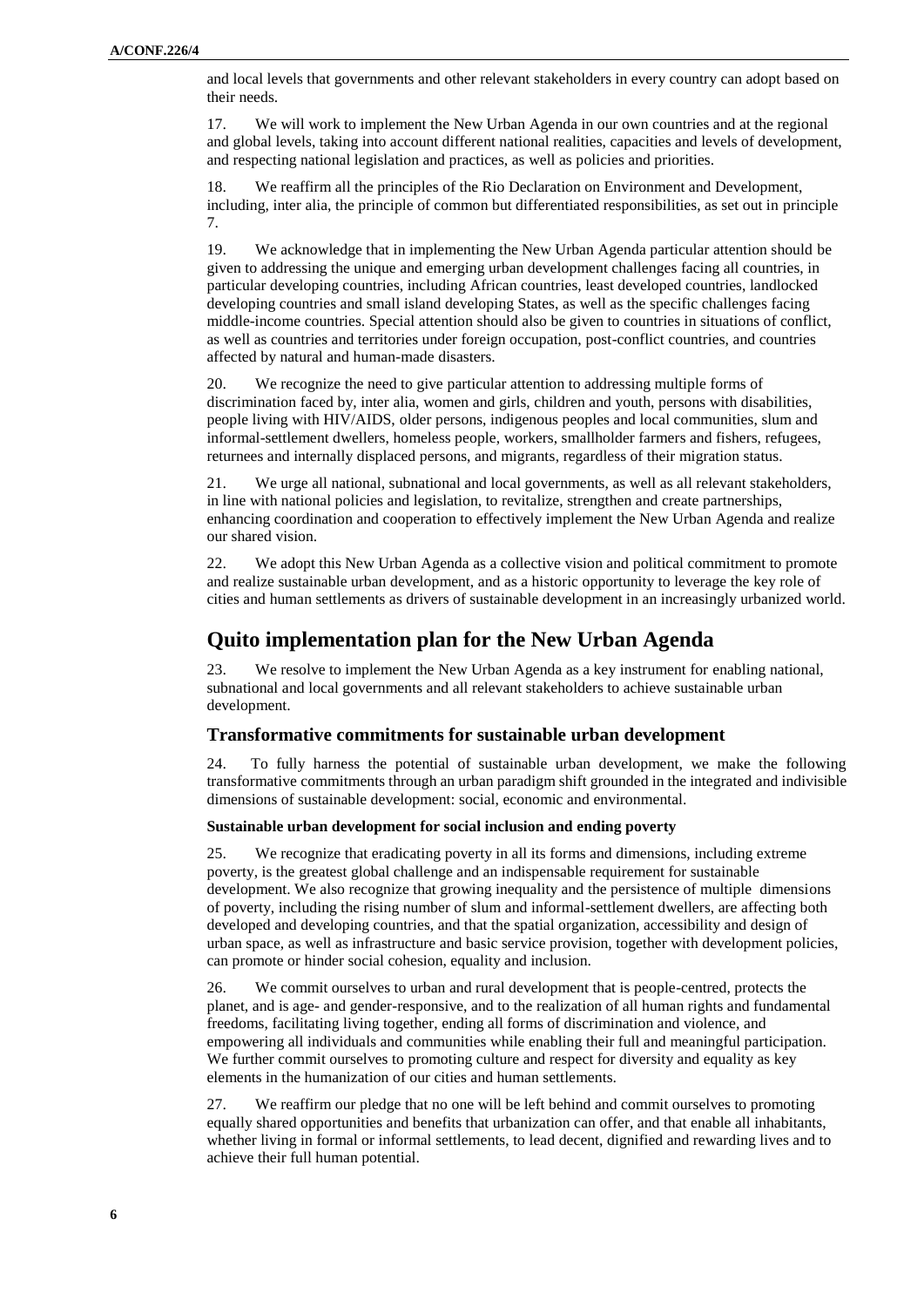28. We commit ourselves to ensuring full respect for the human rights of refugees, internally displaced persons and migrants, regardless of their migration status, and support their host cities in the spirit of international cooperation, taking into account national circumstances and recognizing that, although the movement of large populations into towns and cities poses a variety of challenges, it can also bring significant social, economic and cultural contributions to urban life. We further commit ourselves to strengthening synergies between international migration and development at the global, regional, national, subnational and local levels by ensuring safe, orderly and regular migration through planned and well-managed migration policies, and to supporting local authorities in establishing frameworks that enable the positive contribution of migrants to cities and strengthened urban–rural linkages.

29. We commit ourselves to strengthening the coordination role of national, subnational and local governments, as appropriate, and their collaboration with other public entities and non-governmental organizations in the provision of social and basic services for all, including generating investments in communities that are most vulnerable to disasters and those affected by recurrent and protracted humanitarian crises. We further commit ourselves to promoting adequate services, accommodation and opportunities for decent and productive work for crisis-affected persons in urban settings, and to working with local communities and local governments to identify opportunities for engaging and developing local, durable and dignified solutions while ensuring that aid also flows to affected persons and host communities to prevent regression of their development.

30. We acknowledge the need for governments and civil society to further support resilient urban services during armed conflicts. We also acknowledge the need to reaffirm full respect for international humanitarian law.

31. We commit ourselves to promoting national, subnational and local housing policies that support the progressive realization of the right to adequate housing for all as a component of the right to an adequate standard of living; that address all forms of discrimination and violence and prevent arbitrary forced evictions; and that focus on the needs of the homeless, persons in vulnerable situations, low-income groups and persons with disabilities, while enabling the participation and engagement of communities and relevant stakeholders in the planning and implementation of these policies, including supporting the social production of habitat, according to national legislation and standards.

32. We commit ourselves to promoting the development of integrated and age- and genderresponsive housing policies and approaches across all sectors, in particular the employment, education, health care and social integration sectors, and at all levels of government – policies and approaches that incorporate the provision of adequate, affordable, accessible, resource-efficient, safe, resilient, well-connected and well-located housing, with special attention to the proximity factor and the strengthening of the spatial relationship with the rest of the urban fabric and the surrounding functional areas.

33. We commit ourselves to stimulating the supply of a variety of adequate housing options that are safe, affordable and accessible for members of different income groups of society, taking into consideration the socioeconomic and cultural integration of marginalized communities, homeless persons and those in vulnerable situations, and preventing segregation. We will take positive measures to improve the living conditions of homeless people with a view to facilitating their full participation in society, and to prevent and eliminate homelessness, as well as to combat and eliminate its criminalization.

34. We commit ourselves to promoting equitable and affordable access to sustainable basic physical and social infrastructure for all, without discrimination, including affordable serviced land, housing, modern and renewable energy, safe drinking water and sanitation, safe, nutritious and adequate food, waste disposal, sustainable mobility, health care and family planning, education, culture, and information and communications technologies. We further commit ourselves to ensuring that these services are responsive to the rights and needs of women, children and youth, older persons and persons with disabilities, migrants, indigenous peoples and local communities, as appropriate, and to those of others in vulnerable situations. In this regard, we encourage the elimination of legal, institutional, socioeconomic and physical barriers.

35. We commit ourselves to promoting, at the appropriate level of government, including subnational and local government, increased security of tenure for all, recognizing the plurality of tenure types, and to developing fit-for-purpose and age-, gender- and environment-responsive solutions within the continuum of land and property rights, with particular attention to security of land tenure for women as key to their empowerment, including through effective administrative systems.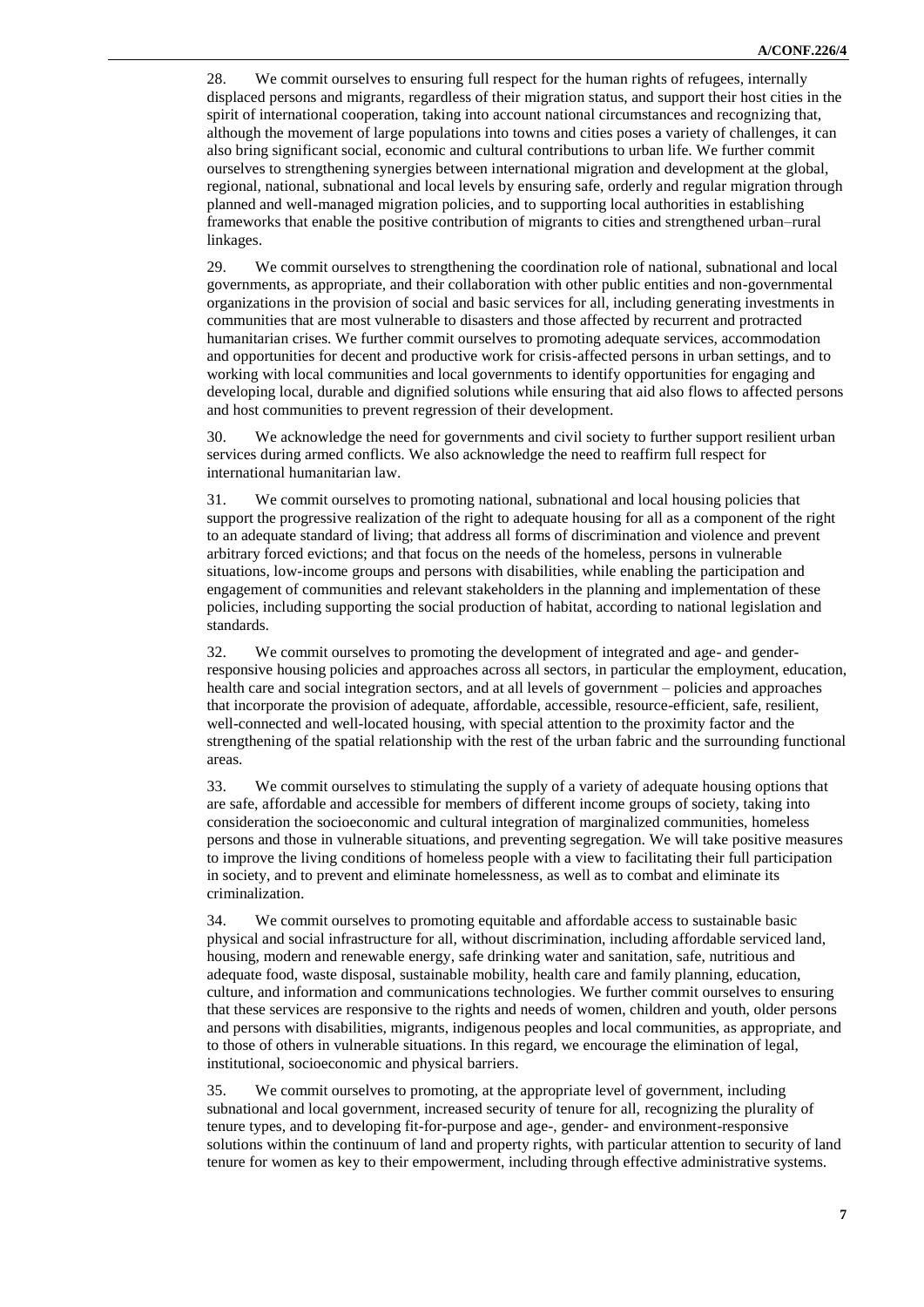36. We commit ourselves to promoting appropriate measures in cities and human settlements that facilitate access for persons with disabilities, on an equal basis with others, to the physical environment of cities, in particular to public spaces, public transport, housing, education and health facilities, public information and communication (including information and communications technologies and systems) and other facilities and services open or provided to the public, in both urban and rural areas.

37. We commit ourselves to promoting safe, inclusive, accessible, green and quality public spaces, including streets, sidewalks and cycling lanes, squares, waterfront areas, gardens and parks, that are multifunctional areas for social interaction and inclusion, human health and well-being, economic exchange, and cultural expression and dialogue among a wide diversity of people and cultures, and that are designed and managed to ensure human development and build peaceful, inclusive and participatory societies, as well as to promote living together, connectivity and social inclusion.

38. We commit ourselves to the sustainable leveraging of natural and cultural heritage, both tangible and intangible, in cities and human settlements, as appropriate, through integrated urban and territorial policies and adequate investments at the national, subnational and local levels, to safeguard and promote cultural infrastructures and sites, museums, indigenous cultures and languages, as well as traditional knowledge and the arts, highlighting the role that these play in rehabilitating and revitalizing urban areas, and in strengthening social participation and the exercise of citizenship.

39. We commit ourselves to promoting a safe, healthy, inclusive and secure environment in cities and human settlements enabling all to live, work and participate in urban life without fear of violence and intimidation, taking into consideration that women and girls, children and youth, and persons in vulnerable situations are often particularly affected. We will also work towards the elimination of harmful practices against women and girls, including child, early and forced marriage and female genital mutilation.

40. We commit ourselves to embracing diversity in cities and human settlements, to strengthening social cohesion, intercultural dialogue and understanding, tolerance, mutual respect, gender equality, innovation, entrepreneurship, inclusion, identity and safety, and the dignity of all people, as well as to fostering liveability and a vibrant urban economy. We also commit ourselves to taking steps to ensure that our local institutions promote pluralism and peaceful coexistence within increasingly heterogeneous and multicultural societies.

41. We commit ourselves to promoting institutional, political, legal and financial mechanisms in cities and human settlements to broaden inclusive platforms, in line with national policies, that allow meaningful participation in decision-making, planning and follow-up processes for all, as well as enhanced civil engagement and co-provision and co-production.

42. We support subnational and local governments, as appropriate, in fulfilling their key role in strengthening the interface among all relevant stakeholders, offering opportunities for dialogue, including through age- and gender-responsive approaches, and with particular attention to potential contributions from all segments of society, including men and women, children and youth, older persons and persons with disabilities, indigenous peoples and local communities, refugees and internally displaced persons and migrants, regardless of their migration status, without discrimination based on race, religion, ethnicity or socioeconomic status.

#### **Sustainable and inclusive urban prosperity and opportunities for all**

43. We recognize that sustained, inclusive and sustainable economic growth, with full and productive employment and decent work for all, is a key element of sustainable urban and territorial development, and that cities and human settlements should be places of equal opportunities allowing people to live healthy, productive, prosperous and fulfilling lives.

44. We recognize that urban form, infrastructure and building design are among the greatest drivers of cost and resource efficiencies, through the benefits of economy of scale and agglomeration, and by fostering energy efficiency, renewable energy, resilience, productivity, environmental protection and sustainable growth in the urban economy.

45. We commit ourselves to developing vibrant, sustainable and inclusive urban economies, building on endogenous potentials, competitive advantages, cultural heritage and local resources, as well as resource-efficient and resilient infrastructure; promoting sustainable and inclusive industrial development and sustainable consumption and production patterns; and fostering an enabling environment for businesses and innovation, as well as livelihoods.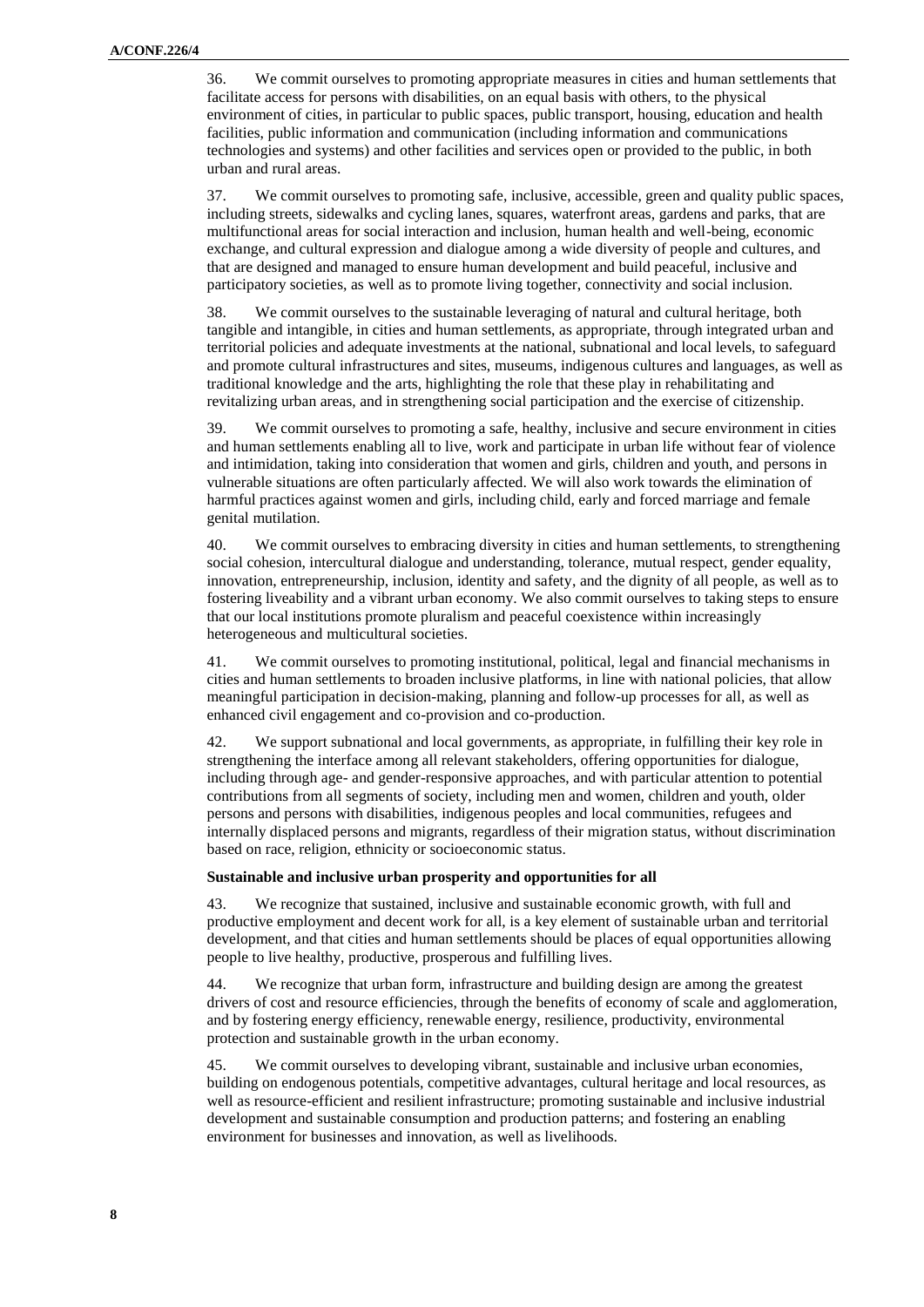46. We commit ourselves to promoting the role of affordable and sustainable housing and housing finance, including social habitat production, in economic development, and the contribution of the sector to stimulating productivity in other economic sectors, recognizing that housing enhances capital formation, income, employment generation and savings and can contribute to driving sustainable and inclusive economic transformation at the national, subnational and local levels.

47. We commit ourselves to taking appropriate steps to strengthen national, subnational and local institutions to support local economic development, fostering integration, cooperation, coordination and dialogue across levels of governments and functional areas and relevant stakeholders.

48. We encourage effective participation and collaboration among all relevant stakeholders, including local governments, the private sector and civil society, women, organizations representing youth, as well as those representing persons with disabilities, indigenous peoples, professionals, academic institutions, trade unions, employers' organizations, migrant associations and cultural associations, in order to identify opportunities for urban economic development and identify and address existing and emerging challenges.

49. We commit ourselves to supporting territorial systems that integrate urban and rural functions into the national and subnational spatial frameworks and the systems of cities and human settlements, thus promoting sustainable management and use of natural resources and land, ensuring reliable supply and value chains that connect urban and rural supply and demand to foster equitable regional development across the urban–rural continuum and fill social, economic and territorial gaps.

50. We commit ourselves to encouraging urban–rural interactions and connectivity by strengthening sustainable transport and mobility, and also technology and communication networks and infrastructure, underpinned by planning instruments based on an integrated urban and territorial approach, in order to maximize the potential of these sectors for enhanced productivity; and social, economic and territorial cohesion; as well as safety and environmental sustainability. This should include connectivity between cities and their surroundings, peri-urban and rural areas, as well as greater land–sea connections, where appropriate.

51. We commit ourselves to promoting the development of urban spatial frameworks, including urban planning and design instruments that support sustainable management and use of natural resources and land, appropriate compactness and density, polycentrism and mixed uses, through infill or planned urban extension strategies as applicable, to trigger economies of scale and agglomeration, strengthen food system planning, and enhance resource efficiency, urban resilience and environmental sustainability.

52. We encourage spatial development strategies that take into account, as appropriate, the need to guide urban extension prioritizing urban renewal by planning for the provision of accessible and well-connected infrastructure and services, sustainable population densities, and compact design and integration of new neighbourhoods into the urban fabric, preventing urban sprawl and marginalization.

53. We commit ourselves to promoting safe, inclusive, accessible, green and quality public spaces as drivers of social and economic development, in order to sustainably leverage their potential to generate increased social and economic value, including property value, and to facilitate business and public and private investments and livelihood opportunities for all.

54. We commit ourselves to the generation and use of renewable and affordable energy, and sustainable and efficient transport infrastructure and services, where possible, achieving the benefits of connectivity and reducing the financial, environmental and public health costs of inefficient mobility, congestion, air pollution, urban heat island effects, and noise. We also commit ourselves to giving particular attention to the energy and transport needs of all people, particularly the poor and those living in informal settlements. We also note that reductions in renewable energy costs give cities and human settlements an effective tool to lower energy supply costs.

55. We commit ourselves to fostering healthy societies by promoting access to adequate, inclusive and quality public services; a clean environment, taking into consideration air-quality guidelines, including those elaborated by the World Health Organization; and social infrastructure and facilities, such as health-care services, including universal access to sexual and reproductive health-care services to reduce newborn child and maternal mortality.

56. We commit ourselves to increasing economic productivity, as appropriate, by providing the labour force with access to income-earning opportunities, knowledge, skills and educational facilities that contribute to an innovative and competitive urban economy. We also commit ourselves to increasing economic productivity through the promotion of full and productive employment, and decent work and livelihood opportunities in cities and human settlements.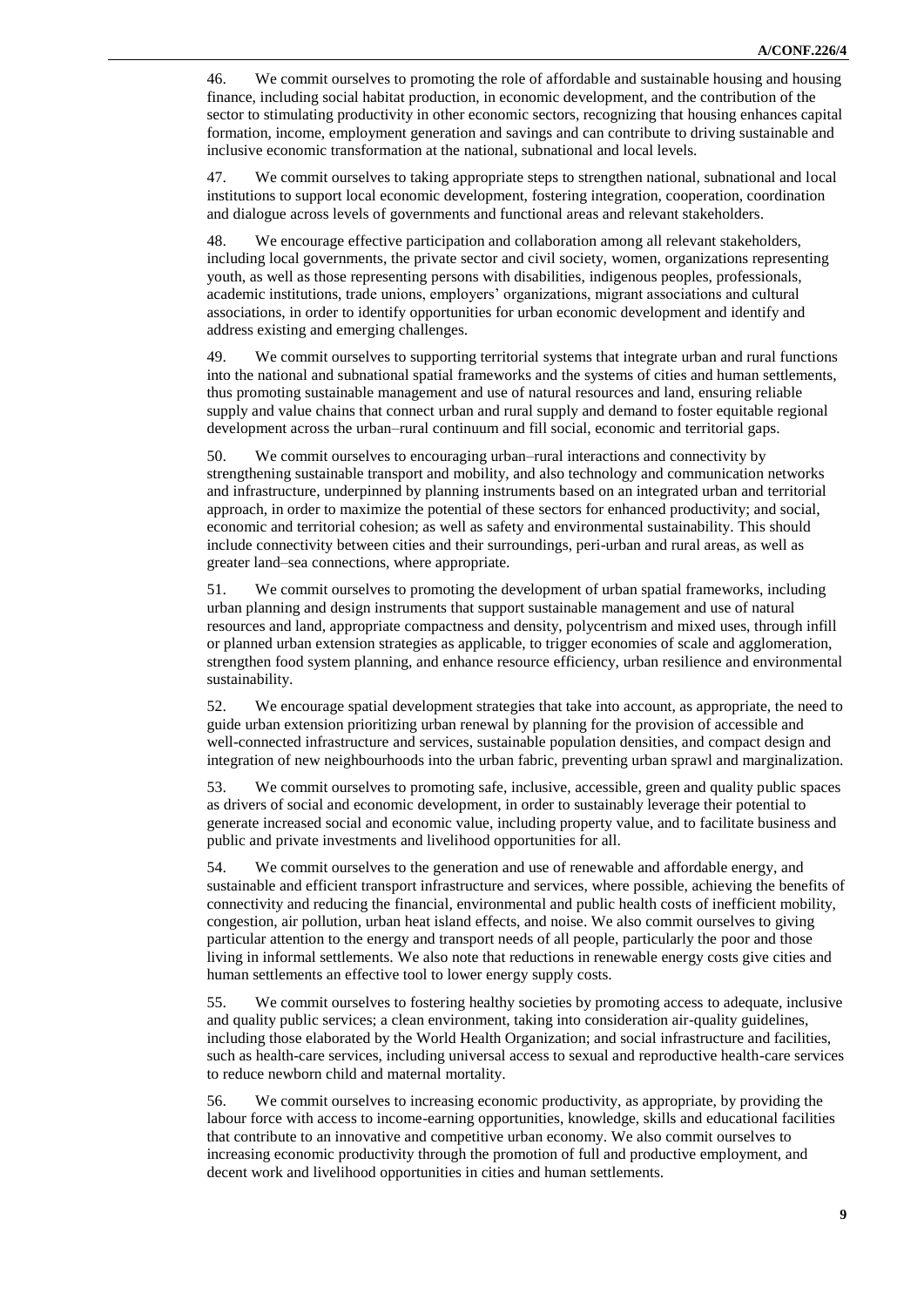57. We commit ourselves to promoting, as appropriate, full and productive employment, decent work for all and livelihood opportunities in cities and human settlements, with special attention to the needs and potential of women, youth, persons with disabilities, indigenous peoples and local communities, refugees and internally displaced persons, and migrants, particularly the poorest and those in vulnerable situations, and to promote non-discriminatory access to legal income-earning opportunities.

58. We commit ourselves to promoting an enabling, fair and responsible business environment based on the principles of environmental sustainability and inclusive prosperity, promoting investments, innovations and entrepreneurship. We also commit ourselves to addressing the challenges faced by local business communities, through supporting micro, small- and medium-sized enterprises and cooperatives throughout the value chain, in particular businesses and enterprises in the social and solidarity economy, operating in both the formal and informal economies.

59. We commit ourselves to recognizing the contribution of the working poor in the informal economy, particularly women, including unpaid, domestic and migrant workers, to the urban economies, taking into account national circumstances. Their livelihoods, working conditions and income security, legal and social protection, access to skills, assets and other support services, and voice and representation should be enhanced. A progressive transition of workers and economic units to the formal economy will be developed by adopting a balanced approach, combining incentives and compliance measures, while promoting preservation and improvement of existing livelihoods. We will take into account specific national circumstances, legislation, policies, practices and priorities for the transition to the formal economy.

60. We commit ourselves to sustaining and supporting urban economies to transition progressively to higher productivity through high-value-added sectors, by promoting diversification, technological upgrading, research and innovation, including the creation of quality, decent and productive jobs, including through the promotion of cultural and creative industries, sustainable tourism, performing arts and heritage conservation activities, among others.

61. We commit ourselves to harnessing the urban demographic dividend, where applicable, and to promoting access for youth to education, skills development and employment to achieve increased productivity and shared prosperity in cities and human settlements. Girls and boys, young women and young men are key agents of change in creating a better future and when empowered they have great potential to advocate on behalf of themselves and their communities. Ensuring more and better opportunities for their meaningful participation will be essential for the implementation of the New Urban Agenda.

62. We commit ourselves to addressing the social, economic and spatial implications of ageing populations, where applicable, and harnessing the ageing factor as an opportunity for new decent jobs and sustained, inclusive and sustainable economic growth, while improving the quality of life of the urban population.

#### **Environmentally sustainable and resilient urban development**

63. We recognize that cities and human settlements face unprecedented threats from unsustainable consumption and production patterns, loss of biodiversity, pressure on ecosystems, pollution, natural and human-made disasters, and climate change and its related risks, undermining the efforts to end poverty in all its forms and dimensions and to achieve sustainable development. Given cities' demographic trends and their central role in the global economy, in the mitigation and adaptation efforts related to climate change, and in the use of resources and ecosystems, the way they are planned, financed, developed, built, governed and managed has a direct impact on sustainability and resilience well beyond urban boundaries.

64. We also recognize that urban centres worldwide, especially in developing countries, often have characteristics that make them and their inhabitants especially vulnerable to the adverse impacts of climate change and other natural and human-made hazards, including earthquakes, extreme weather events, flooding, subsidence, storms – including dust and sand storms – heat waves, water scarcity, droughts, water and air pollution, vector-borne diseases, and sea-level rise particularly affecting coastal areas, delta regions and small island developing States, among others.

65. We commit ourselves to facilitating the sustainable management of natural resources in cities and human settlements in a manner that protects and improves the urban ecosystem and environmental services, reduces greenhouse gas emissions and air pollution, and promotes disaster risk reduction and management, by supporting the development of disaster risk reduction strategies and periodical assessments of disaster risk caused by natural and human-made hazards, including standards for risk levels, while fostering sustainable economic development and protecting all persons' well-being and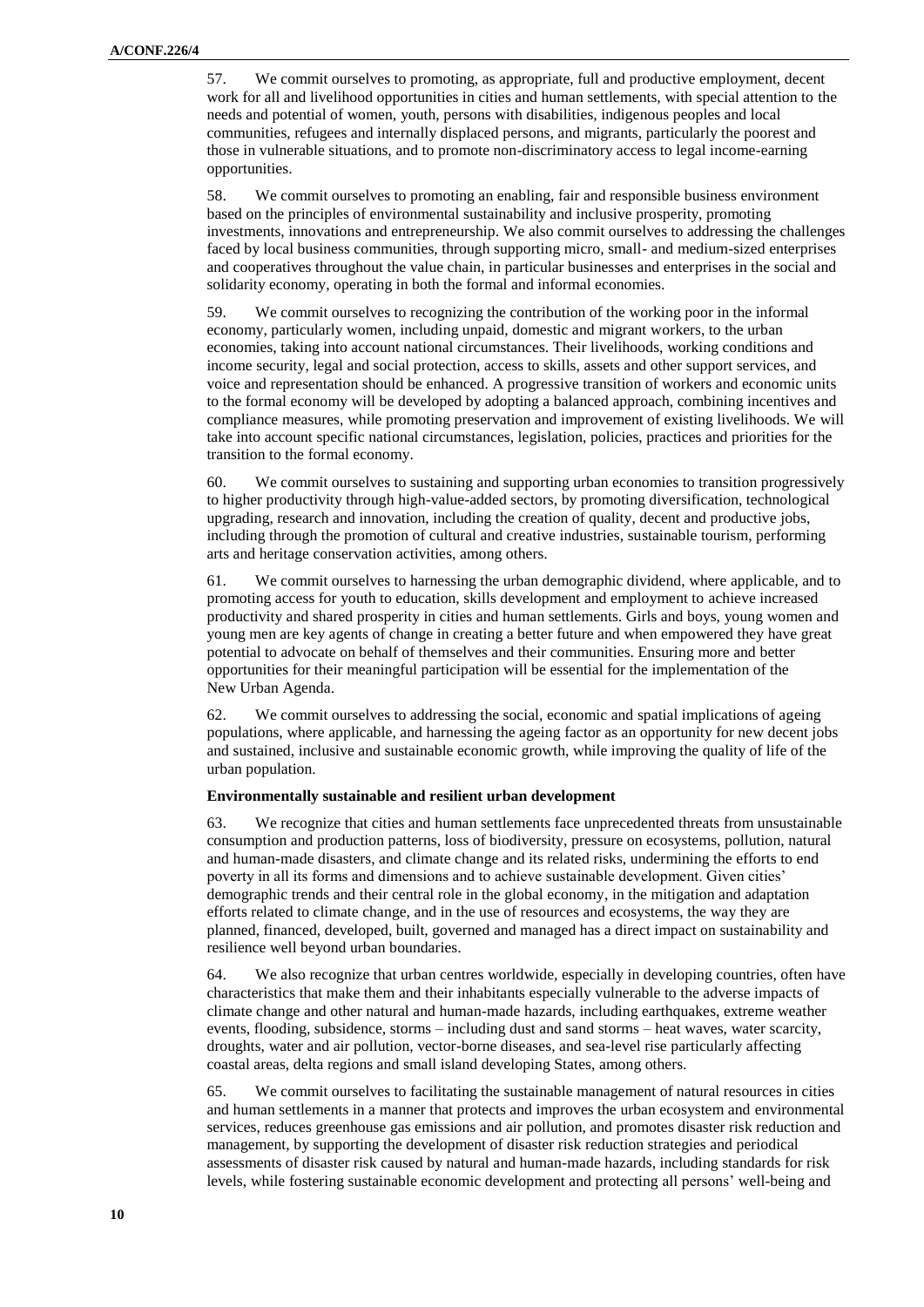quality of life through environmentally sound urban and territorial planning, infrastructure and basic services.

66. We commit ourselves to adopting a smart-city approach that makes use of opportunities from digitalization, clean energy and technologies, as well as innovative transport technologies, thus providing options for inhabitants to make more environmentally friendly choices and boost sustainable economic growth, and enabling cities to improve their service delivery.

67. We commit ourselves to promoting the creation and maintenance of well-connected and well-distributed networks of open, multi-purpose, safe, inclusive, accessible, green, and quality public spaces; to improving the resilience of cities to disasters and climate change, including floods, drought risks and heat waves; to improving food security and nutrition, physical and mental health, and household and ambient air quality; to reducing noise and promoting attractive and liveable cities, human settlements and urban landscapes, and to prioritizing the conservation of endemic species.

68. We commit ourselves to giving particular consideration to urban deltas, coastal areas and other environmentally sensitive areas, highlighting their importance as ecosystems' providers of significant resources for transport, food security, economic prosperity, ecosystem services and resilience. We commit ourselves to integrating appropriate measures into sustainable urban and territorial planning and development.

69. We commit ourselves to preserving and promoting the ecological and social function of land, including coastal areas that support cities and human settlements, and to fostering ecosystem-based solutions to ensure sustainable consumption and production patterns, so that the ecosystem's regenerative capacity is not exceeded. We also commit ourselves to promoting sustainable land use, combining urban extensions with adequate densities and compactness to prevent and contain urban sprawl, as well as preventing unnecessary land use change and the loss of productive land and fragile and important ecosystems.

70. We commit ourselves to supporting local provision of goods and basic services and leveraging the proximity of resources, recognizing that heavy reliance on distant sources of energy, water, food and materials can pose sustainability challenges, including vulnerability to service supply disruptions, and that local provision can facilitate inhabitants' access to resources.

71. We commit ourselves to strengthening the sustainable management of resources, including land, water (oceans, seas and freshwater), energy, materials, forests and food, with particular attention to the environmentally sound management and minimization of all waste, hazardous chemicals, including air and short-lived climate pollutants, greenhouse gases and noise, and in a way that considers urban–rural linkages, functional supply and value chains vis à vis environmental impact and sustainability, and that strives to transition to a circular economy while facilitating ecosystem conservation, regeneration, restoration and resilience in the face of new and emerging challenges.

72. We commit ourselves to long-term urban and territorial planning processes and spatial development practices that incorporate integrated water resources planning and management, considering the urban–rural continuum on the local and territorial scales, and including the participation of relevant stakeholders and communities.

73. We commit ourselves to promoting the conservation and sustainable use of water by rehabilitating water resources within the urban, peri-urban and rural areas, reducing and treating wastewater, minimizing water losses, promoting water reuse and increasing water storage, retention and recharge, taking into consideration the water cycle.

74. We commit ourselves to promoting environmentally sound waste management and to substantially reducing waste generation by reducing, reusing and recycling waste, minimizing landfills and converting waste to energy when waste cannot be recycled or when this choice delivers the best environmental outcome. We further commit ourselves to reducing marine pollution through improved waste and wastewater management in coastal areas.

75. We commit ourselves to encouraging national, subnational and local governments, as appropriate, to develop sustainable, renewable and affordable energy, energy-efficient buildings and construction modes; and to promoting energy conservation and efficiency, which are essential to enable the reduction of greenhouse gas and black carbon emissions, ensure sustainable consumption and production patterns, help create new decent jobs, improve public health and reduce the costs of energy supply.

76. We commit ourselves to making sustainable use of natural resources and focusing on the resource efficiency of raw and construction materials such as concrete, metals, wood, minerals and land. We commit ourselves to establishing safe material recovery and recycling facilities, promoting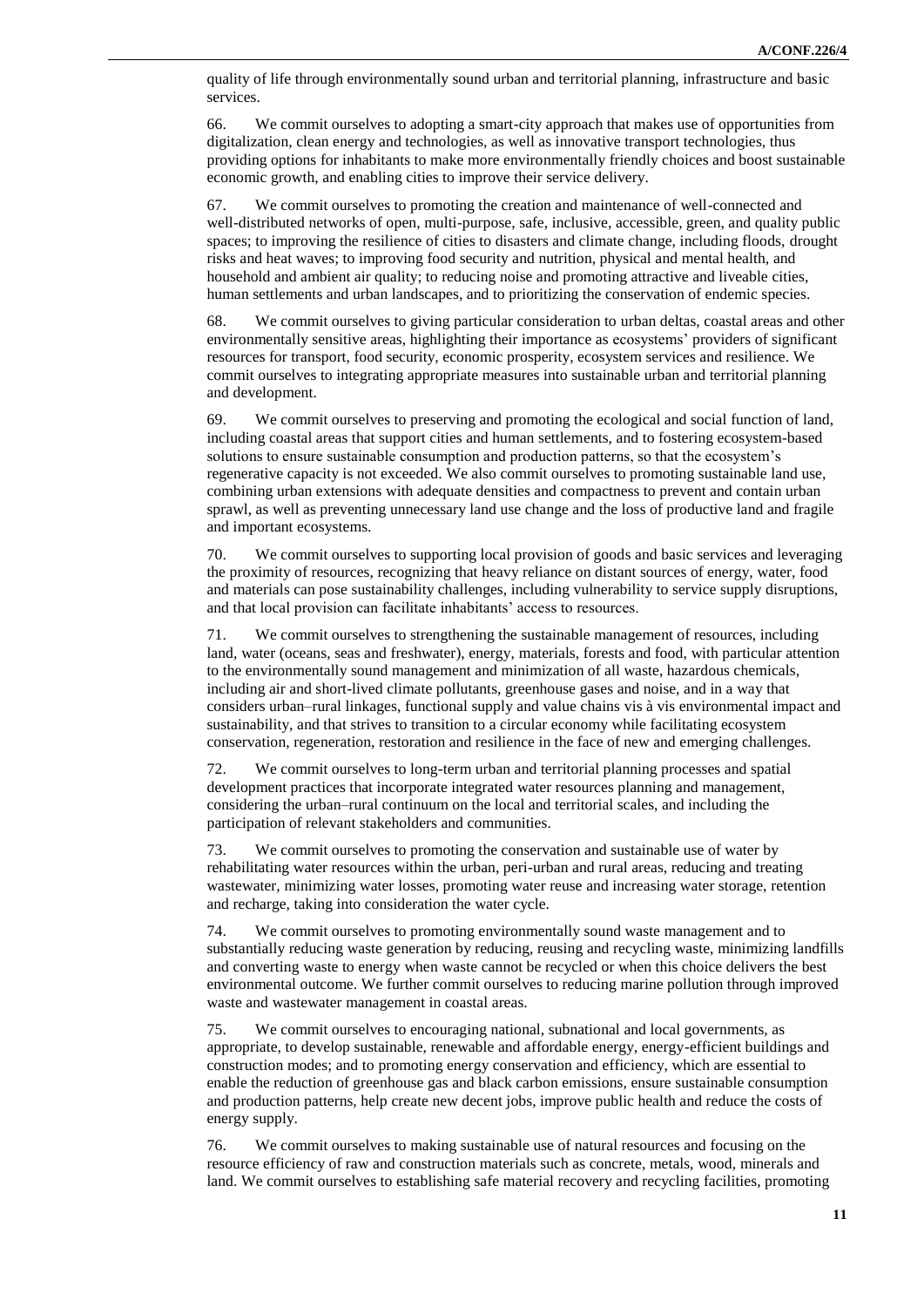the development of sustainable and resilient buildings, and prioritizing the use of local, non-toxic and recycled materials and lead-additive-free paints and coatings.

77. We commit ourselves to strengthening the resilience of cities and human settlements, including through the development of quality infrastructure and spatial planning, by adopting and implementing integrated, age- and gender-responsive policies and plans and ecosystem-based approaches in line with the Sendai Framework for Disaster Risk Reduction for the period 2015–2030; and by mainstreaming holistic and data-informed disaster risk reduction and management at all levels to reduce vulnerabilities and risk, especially in risk-prone areas of formal and informal settlements, including slums, and to enable households, communities, institutions and services to prepare for, respond to, adapt to and rapidly recover from the effects of hazards, including shocks or latent stresses. We will promote the development of infrastructure that is resilient and resource efficient and will reduce the risks and impact of disasters, including the rehabilitation and upgrading of slums and informal settlements. We will also promote measures for strengthening and retrofitting all risky housing stock, including in slums and informal settlements, to make it resilient to disasters in coordination with local authorities and stakeholders.

78. We commit ourselves to supporting moving from reactive to more proactive risk-based, all-hazards and all-of-society approaches, such as raising public awareness of risks and promoting ex-ante investments to prevent risks and build resilience, while also ensuring timely and effective local responses to address the immediate needs of inhabitants affected by natural and human-made disasters and conflicts. This should include the integration of the "build back better" principles into the postdisaster recovery process to integrate resilience-building, environmental and spatial measures, and lessons from past disasters as well as awareness of new risks into future planning.

79. We commit ourselves to promoting international, national, subnational and local climate action, including climate change adaptation and mitigation, and to supporting the efforts of cities and human settlements, their inhabitants and all local stakeholders to be important implementers. We further commit ourselves to supporting building resilience and reducing emissions of greenhouse gases from all relevant sectors. Such measures should be consistent with the goals of the Paris Agreement adopted under the United Nations Framework Convention on Climate Change, including holding the increase in the global average temperature to well below 2°C above pre-industrial levels and pursuing efforts to limit the temperature increase to 1.5°C above pre-industrial levels.

80. We commit ourselves to supporting the medium- to long-term adaptation planning process, as well as city-level assessments of climate vulnerability and impact, to inform adaptation plans, policies, programmes and actions that build the resilience of urban inhabitants, including through the use of ecosystem-based adaptation.

### **Effective implementation**

81. We recognize that the realization of the transformative commitments set out in the New Urban Agenda will require enabling policy frameworks at the national, subnational and local levels, integrated by participatory planning and management of urban spatial development, and effective means of implementation, complemented by international cooperation as well as efforts in capacity development, including the sharing of best practices, policies and programmes among governments at all levels.

82. We invite international and regional organizations and bodies, including those of the United Nations system and multilateral environmental agreements, development partners, international and multilateral financial institutions, regional development banks, the private sector and other stakeholders, to enhance coordination of their urban and rural development strategies and programmes to apply an integrated approach to sustainable urbanization, mainstreaming the implementation of the New Urban Agenda.

83. In this regard, we emphasize the need to improve United Nations system-wide coordination and coherence in the area of sustainable urban development, within the framework of system-wide strategic planning, implementation and reporting, as stressed in paragraph 88 of the 2030 Agenda for Sustainable Development.

84. We strongly urge States to refrain from promulgating and applying any unilateral economic, financial or trade measures not in accordance with international law and the Charter of the United Nations that impede the full achievement of economic and social development, particularly in developing countries.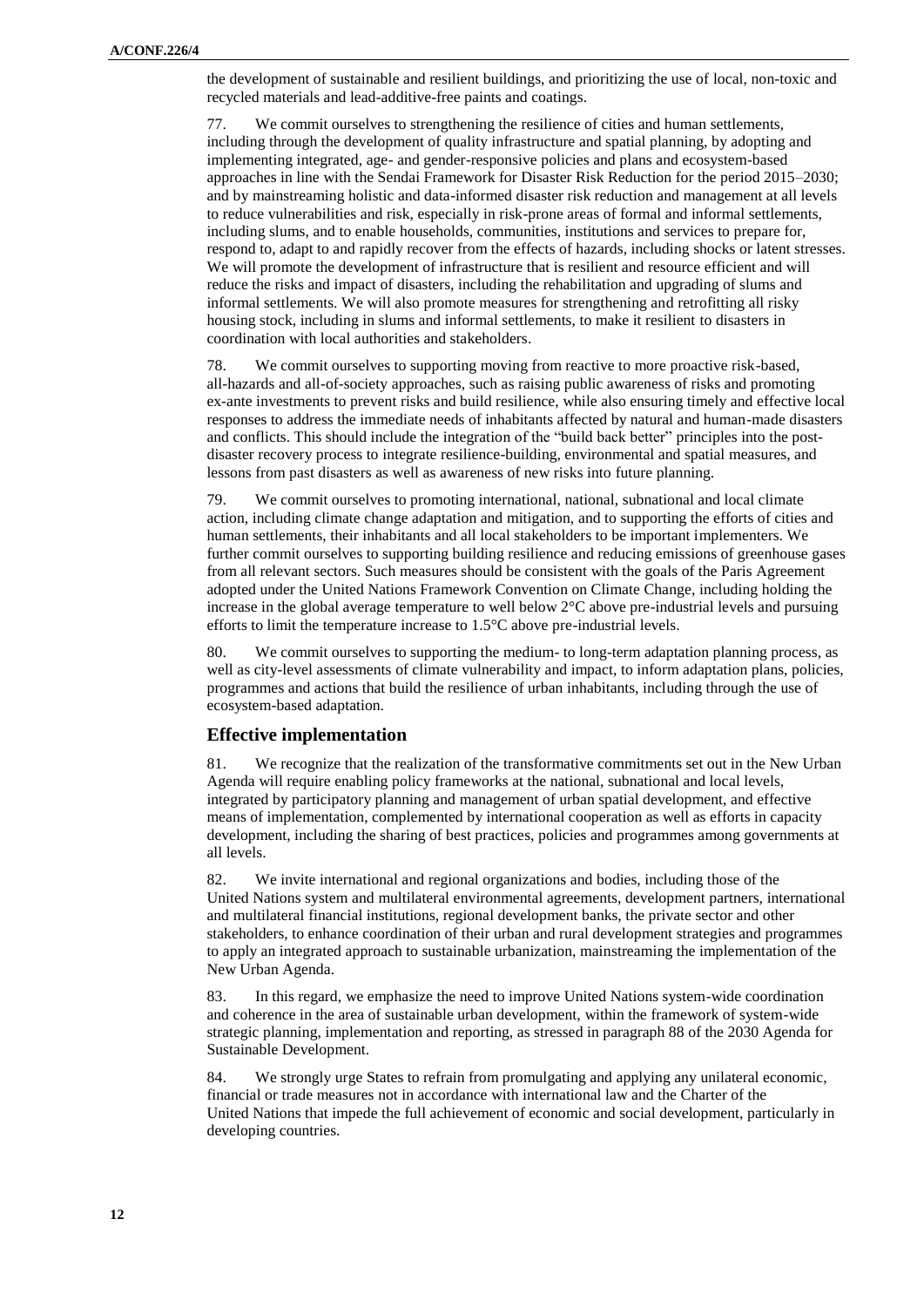### **Building the urban governance structure: establishing a supportive framework**

85. We acknowledge the principles and strategies contained in the International Guidelines on Decentralization and Access to Basic Services for All, adopted by the Governing Council of the United Nations Human Settlements Programme (UN-Habitat) in 2007 and in 2009.

86. We will anchor the effective implementation of the New Urban Agenda in inclusive, implementable and participatory urban policies, as appropriate, to mainstream sustainable urban and territorial development as part of integrated development strategies and plans, supported, as appropriate, by national, subnational and local institutional and regulatory frameworks, ensuring that they are adequately linked to transparent and accountable finance mechanisms.

87. We will foster stronger coordination and cooperation among national, subnational and local governments, including through multilevel consultation mechanisms and by clearly defining the respective competences, tools and resources for each level of government.

88. We will ensure coherence between goals and measures of sectoral policies, inter alia, rural development, land use, food security and nutrition, management of natural resources, provision of public services, water and sanitation, health, environment, energy, housing and mobility policies, at different levels and scales of political administration, across administrative borders and considering the appropriate functional areas, in order to strengthen integrated approaches to urbanization and implement integrated urban and territorial planning strategies that factor them in.

89. We will take measures to establish legal and policy frameworks, based on the principles of equality and non-discrimination, to enhance governments' ability to effectively implement national urban policies, as appropriate, and to empower them as policymakers and decision makers, ensuring appropriate fiscal, political and administrative decentralization based on the principle of subsidiarity.

90. We will, in line with countries' national legislation, support strengthening the capacity of subnational and local governments to implement effective local and metropolitan multilevel governance, across administrative borders, and based on functional territories, ensuring the involvement of subnational and local governments in decision-making, working to provide them with the necessary authority and resources to manage critical urban, metropolitan and territorial concerns. We will promote metropolitan governance that is inclusive and encompasses legal frameworks and reliable financing mechanisms, including sustainable debt management, as applicable. We will take measures to promote women's full and effective participation and equal rights in all fields and in leadership at all levels of decision-making, including in local governments.

91. We will support local governments in determining their own administrative and management structures, in line with national legislation and policies, as appropriate, in order to adapt to local needs. We will encourage appropriate regulatory frameworks and support to local governments in partnering with communities, civil society and the private sector to develop and manage basic services and infrastructure, ensuring that the public interest is preserved and concise goals, responsibilities and accountability mechanisms are clearly defined.

92. We will promote participatory age- and gender-responsive approaches at all stages of the urban and territorial policy and planning processes, from conceptualization to design, budgeting, implementation, evaluation and review, rooted in new forms of direct partnership between governments at all levels and civil society, including through broad-based and well-resourced permanent mechanisms and platforms for cooperation and consultation open to all, using information and communications technologies and accessible data solutions.

#### **Planning and managing urban spatial development**

93. We acknowledge the principles and strategies for urban and territorial planning contained in the International Guidelines on Urban and Territorial Planning, approved by the Governing Council of UN-Habitat by its adoption of resolution 25/6 during its twenty-fifth session in April 2015.

94. We will implement integrated planning that aims to balance short-term needs with long-term desired outcomes of a competitive economy, high quality of life and sustainable environment. We will also strive to build in flexibility in our plans in order to adjust to changing social and economic conditions over time. We will implement and systematically evaluate these plans, while making efforts to leverage innovations in technology and to produce a better living environment.

95. We will support the implementation of integrated, polycentric and balanced territorial development policies and plans, encouraging cooperation and mutual support among different scales of cities and human settlements; strengthening the role of small and intermediate cities and towns in enhancing food security and nutrition systems; providing access to sustainable, affordable, adequate,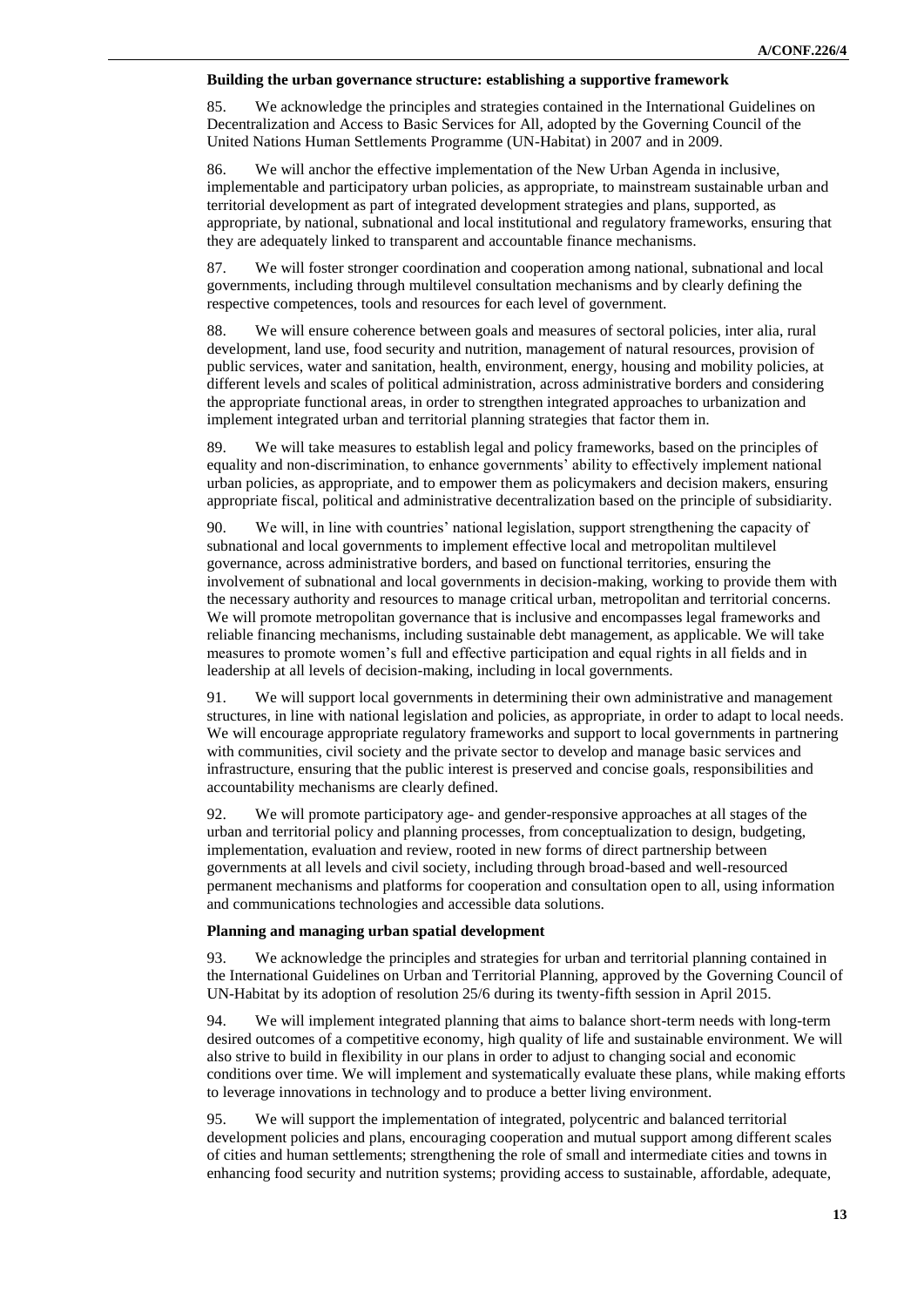resilient and safe housing, infrastructure and services; facilitating effective trade links across the urban–rural continuum; and ensuring that small-scale farmers and fishers are linked to local, subnational, national, regional and global value chains and markets. We will also support urban agriculture and farming, as well as responsible, local and sustainable consumption and production, and social interactions, through enabling and accessible networks of local markets and commerce as an option for contributing to sustainability and food security.

96. We will encourage the implementation of sustainable urban and territorial planning, including city-region and metropolitan plans, to encourage synergies and interactions among urban areas of all sizes and their peri-urban and rural surroundings, including those that are cross-border, and we will support the development of sustainable regional infrastructure projects that stimulate sustainable economic productivity, promoting equitable growth of regions across the urban–rural continuum. In this regard, we will promote urban–rural partnerships and inter-municipal cooperation mechanisms based on functional territories and urban areas as effective instruments for performing municipal and metropolitan administrative tasks, delivering public services and promoting both local and regional development.

97. We will promote planned urban extensions and infill, prioritizing renewal, regeneration and retrofitting of urban areas, as appropriate, including upgrading slums and informal settlements; providing high-quality buildings and public spaces; promoting integrated and participatory approaches involving all relevant stakeholders and inhabitants; and avoiding spatial and socioeconomic segregation and gentrification, while preserving cultural heritage and preventing and containing urban sprawl.

98. We will promote integrated urban and territorial planning, including planned urban extensions based on the principles of equitable, efficient and sustainable use of land and natural resources, compactness, polycentrism, appropriate density and connectivity, and multiple use of space, as well as mixed social and economic uses in built-up areas, in order to prevent urban sprawl, reduce mobility challenges and needs and service delivery costs per capita, and harness density and economies of scale and agglomeration, as appropriate.

99. We will support the implementation of urban planning strategies, as appropriate, that facilitate a social mix through the provision of affordable housing options with access to quality basic services and public spaces for all, enhancing safety and security, favouring social and intergenerational interaction and the appreciation of diversity. We will take steps to include appropriate training and support for service delivery professionals and communities living in areas affected by urban violence.

100. We will support the provision of well-designed networks of safe, accessible, green and quality streets and other public spaces that are accessible to all, free from crime and violence, including sexual harassment and gender-based violence, considering the human scale, and measures that allow for the best possible commercial use of street-level floors, fostering both formal and informal local markets and commerce, as well as not-for-profit community initiatives, bringing people into public spaces, and promoting walkability and cycling with the goal of improving health and well-being.

101. We will integrate disaster risk reduction and climate change adaptation and mitigation considerations and measures into age- and gender-responsive urban and territorial development and planning processes, including greenhouse gas emissions, resilience-based and climate-effective design of spaces, buildings and constructions, services and infrastructure, and nature-based solutions. We will promote cooperation and coordination across sectors, as well as build the capacities of local authorities to develop and implement disaster risk reduction and response plans, such as risk assessments concerning the location of current and future public facilities, and to formulate adequate contingency and evacuation procedures.

102. We will strive to improve capacity for urban planning and design and the provision of training for urban planners at national, subnational and local levels.

103. We will integrate inclusive measures for urban safety and prevention of crime and violence, including terrorism and violent extremism conducive to terrorism. Such measures will, where appropriate, engage relevant local communities and non-governmental actors in developing urban strategies and initiatives, including taking into account slums and informal settlements as well as vulnerability and cultural factors in the development of policies concerning public security and crime and violence prevention, including by preventing and countering the stigmatization of specific groups as posing inherently greater security threats.

104. We will promote compliance with legal requirements through strong, inclusive management frameworks and accountable institutions that deal with land registration and governance, applying transparent and sustainable management and use of land, property registration and sound financial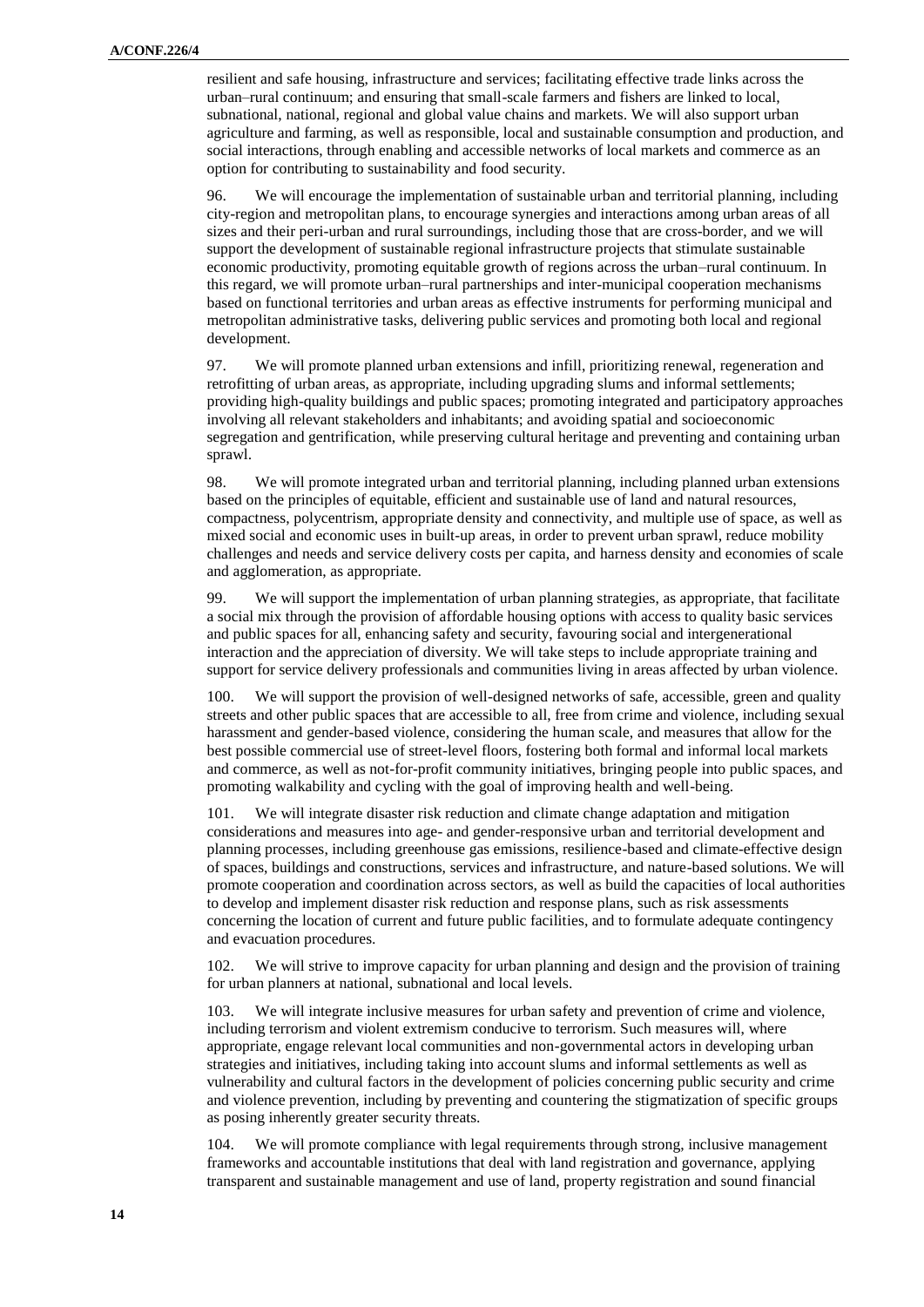systems. We will support local governments and relevant stakeholders, through a variety of mechanisms, in developing and using basic land inventory information, such as cadastres, valuation and risk maps, and land and housing price records, to generate the high-quality, timely and reliable data – disaggregated by income, sex, age, race, ethnicity, migration status, disability, geographic location and other characteristics relevant in the national context – needed to assess changes in land values, while ensuring that these data will not be used for discriminatory land use policies.

105. We will foster the progressive realization of the right to adequate housing as a component of the right to an adequate standard of living. We will develop and implement housing policies at all levels, incorporating participatory planning, and applying the principle of subsidiarity, as appropriate, in order to ensure coherence among national, subnational and local development strategies, land policies and housing supply.

106. We will promote housing policies based on the principles of social inclusion, economic effectiveness and environmental protection. We will support the effective use of public resources for affordable and sustainable housing, including land in central and consolidated areas of cities with adequate infrastructure, and encourage mixed-income development to promote social inclusion and cohesion.

107. We will encourage the development of policies, tools, mechanisms and financing models promoting access to a wide range of affordable, sustainable housing options, including rental and other tenure options, as well as cooperative solutions such as co-housing, community land trusts and other forms of collective tenure that would address the evolving needs of persons and communities, in order to improve the supply of housing (especially for low-income groups), prevent segregation and arbitrary forced evictions and displacements, and provide dignified and adequate reallocation. This will include support to incremental housing and self-build schemes, with special attention to programmes for upgrading slums and informal settlements.

108. We will support the development of housing policies that foster local integrated housing approaches by addressing the strong links between education, employment, housing and health, preventing exclusion and segregation. Furthermore, we commit ourselves to combating homelessness as well as to combating and eliminating its criminalization through dedicated policies and targeted active inclusion strategies, such as comprehensive, inclusive and sustainable housing-first programmes.

109. We will consider increased allocations of financial and human resources, as appropriate, for the upgrading and, to the extent possible, prevention of slums and informal settlements in the allocation of financial and human resources with strategies that go beyond physical and environmental improvements to ensure that slums and informal settlements are integrated into the social, economic, cultural and political dimensions of cities. These strategies should include, as applicable, access to sustainable, adequate, safe and affordable housing, basic and social services, and safe, inclusive, accessible, green and quality public spaces, and they should promote security of tenure and its regularization, as well as measures for conflict prevention and mediation.

110. We will support efforts to define and reinforce inclusive and transparent monitoring systems for reducing the proportion of people living in slums and informal settlements, taking into account the experiences gained from previous efforts to improve the living conditions of slum and | informal-settlement dwellers.

111. We will promote the development of adequate and enforceable regulations in the housing sector, including, as applicable, resilient building codes, standards, development permits, land use by-laws and ordinances, and planning regulations; combating and preventing speculation, displacement, homelessness and arbitrary forced evictions; and ensuring sustainability, quality, affordability, health, safety, accessibility, energy and resource efficiency, and resilience. We will also promote differentiated analysis of housing supply and demand based on high-quality, timely and reliable disaggregated data at the national, subnational and local levels, considering specific social, economic, environmental and cultural dimensions.

112. We will promote the implementation of sustainable urban development programmes with housing and people's needs at the centre of the strategy, prioritizing well-located and well-distributed housing schemes in order to avoid peripheral and isolated mass housing developments detached from urban systems, regardless of the social and economic segment for which they are developed, and providing solutions for low-income groups' housing needs.

113. We will take measures to improve road safety and integrate it into sustainable mobility and transport infrastructure planning and design. Together with awareness-raising initiatives, we will promote the safe-system approach called for in the United Nations Decade of Action for Road Safety,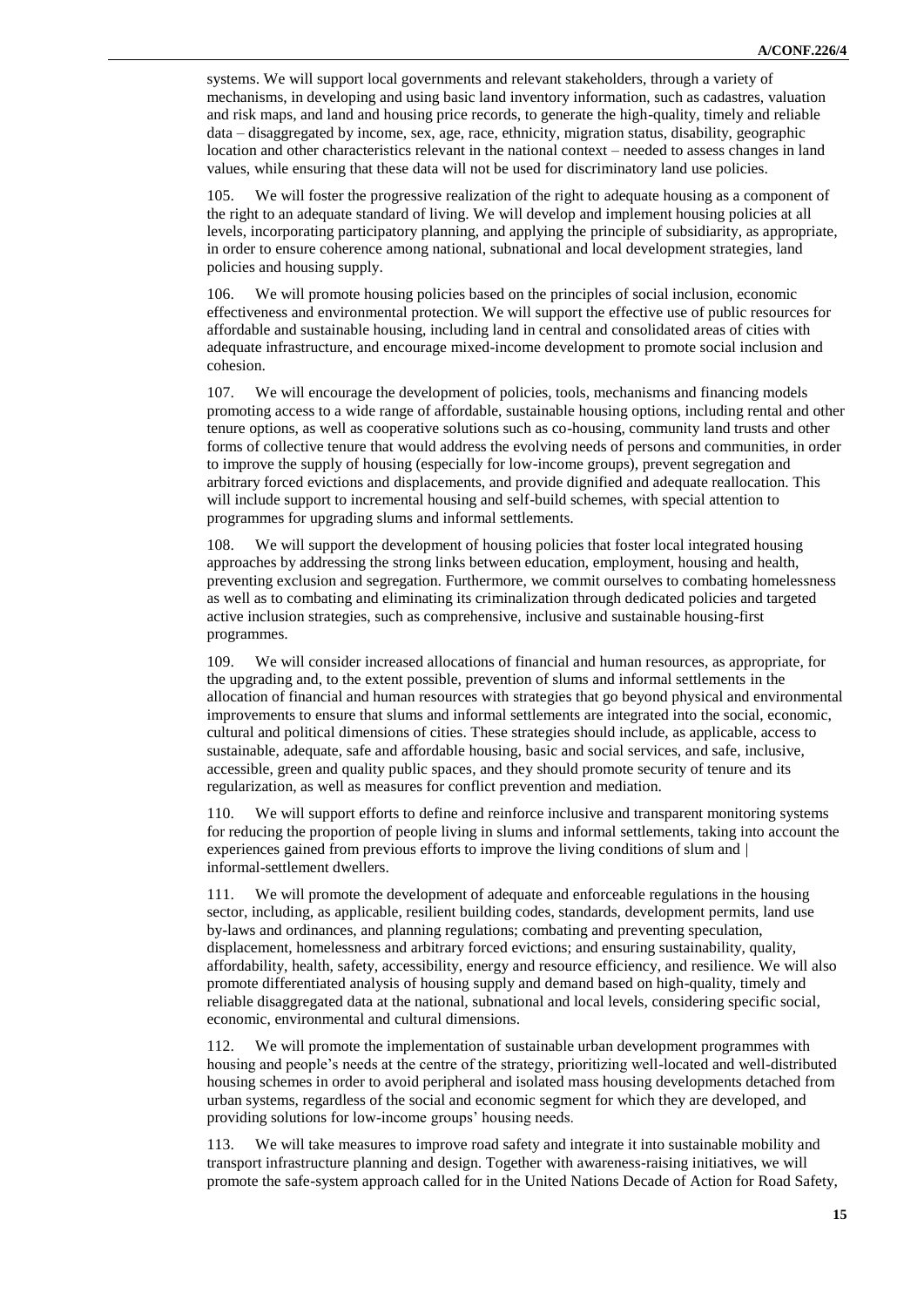with special attention to the needs of all women and girls, as well as children and youth, older persons and persons with disabilities, and those in vulnerable situations. We will work to adopt, implement and enforce policies and measures to actively protect and promote pedestrian safety and cycling mobility, with a view to broader health outcomes, particularly the prevention of injuries and non-communicable diseases, and we will work to develop and implement comprehensive legislation and policies on motorcycle safety, given the disproportionally high and increasing numbers of motorcycle deaths and injuries globally, particularly in developing countries. We will promote the safe and healthy journey to school for every child as a priority.

114. We will promote access for all to safe, age- and gender-responsive, affordable, accessible and sustainable urban mobility and land and sea transport systems, enabling meaningful participation in social and economic activities in cities and human settlements, by integrating transport and mobility plans into overall urban and territorial plans and promoting a wide range of transport and mobility options, in particular through supporting:

(a) A significant increase in accessible, safe, efficient, affordable and sustainable infrastructure for public transport, as well as non-motorized options such as walking and cycling, prioritizing them over private motorized transportation;

(b) Equitable "transit-oriented development" that minimizes the displacement, in particular, of the poor, and features affordable, mixed-income housing and a mix of jobs and services;

(c) Better and coordinated transport and land-use planning, which would lead to a reduction of travel and transport needs, enhancing connectivity between urban, peri-urban and rural areas, including waterways; and transport and mobility planning, particularly for small island developing States and coastal cities;

Urban freight planning and logistics concepts that enable efficient access to products and services, minimizing their impact on the environment and on the liveability of the city, and maximizing their contribution to sustained, inclusive and sustainable economic growth.

115. We will take measures to develop mechanisms and common frameworks at the national, subnational and local levels to evaluate the wider benefits of urban and metropolitan transport schemes, including impacts on the environment, the economy, social cohesion, quality of life, accessibility, road safety, public health and action on climate change, among others.

116. We will support the development of these mechanisms and frameworks, based on sustainable national urban transport and mobility policies, for sustainable, open and transparent procurement and regulation of transport and mobility services in urban and metropolitan areas, including new technology that enables shared mobility services. We will support the development of clear, transparent and accountable contractual relationships between local governments and transport and mobility service providers, including on data management, which further protect the public interest and individual privacy and define mutual obligations.

117. We will support better coordination between transport and urban and territorial planning departments, in mutual understanding of planning and policy frameworks, at the national, subnational and local levels, including through sustainable urban and metropolitan transport and mobility plans. We will support subnational and local governments in developing the necessary knowledge and capacity to implement and enforce such plans.

118. We will encourage national, subnational and local governments to develop and expand financing instruments, enabling them to improve their transport and mobility infrastructure and systems, such as mass rapid-transit systems, integrated transport systems, air and rail systems, and safe, sufficient and adequate pedestrian and cycling infrastructure and technology-based innovations in transport and transit systems to reduce congestion and pollution while improving efficiency, connectivity, accessibility, health and quality of life.

119. We will promote adequate investments in protective, accessible and sustainable infrastructure and service provision systems for water, sanitation and hygiene, sewage, solid waste management, urban drainage, reduction of air pollution and storm water management, in order to improve safety in the event of water-related disasters; improve health; ensure universal and equitable access to safe and affordable drinking water for all, as well as access to adequate and equitable sanitation and hygiene for all; and end open defecation, with special attention to the needs and safety of women and girls and those in vulnerable situations. We will seek to ensure that this infrastructure is climate resilient and forms part of integrated urban and territorial development plans, including housing and mobility, among others, and is implemented in a participatory manner, considering innovative, resource-efficient, accessible, context-specific and culturally sensitive sustainable solutions.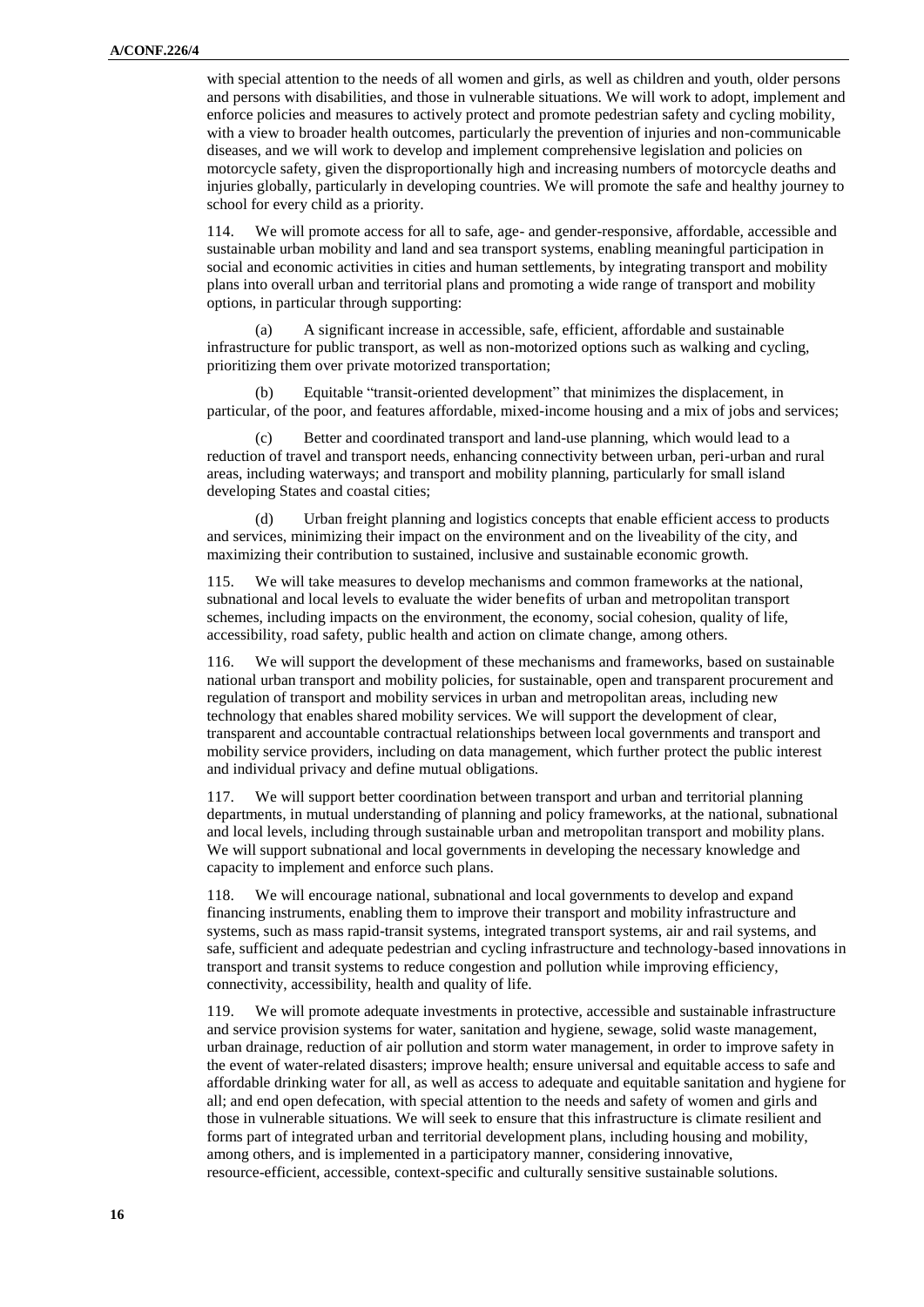120. We will work to equip public water and sanitation utilities with the capacity to implement sustainable water management systems, including sustainable maintenance of urban infrastructure services, through capacity development, with the goal of progressively eliminating inequalities and promoting both universal and equitable access to safe and affordable drinking water for all and adequate and equitable sanitation and hygiene for all.

121. We will ensure universal access to affordable, reliable and modern energy services by promoting energy efficiency and sustainable renewable energy and supporting subnational and local efforts to apply them in public buildings, infrastructure and facilities, as well as in taking advantage of the direct control, where applicable, by subnational and local governments of local infrastructure and codes, to foster uptake in end-use sectors, such as residential, commercial and industrial buildings, industry, transport, waste and sanitation. We also encourage the adoption of building performance codes and standards, renewable portfolio targets, energy-efficiency labelling, retrofitting of existing buildings, and public procurement policies on energy, among other modalities as appropriate, to achieve energy-efficiency targets. We will also prioritize smart-grid, district energy systems and community energy plans to improve synergies between renewable energy and energy efficiency.

We will support decentralized decision-making on waste disposal to promote universal access to sustainable waste management systems. We will support the promotion of extended producerresponsibility schemes that include waste generators and producers in the financing of urban waste management systems, that reduce the hazards and socioeconomic impacts of waste streams and increase recycling rates through better product design.

123. We will promote the integration of food security and the nutritional needs of urban residents, particularly the urban poor, in urban and territorial planning, in order to end hunger and malnutrition. We will promote coordination of sustainable food security and agriculture policies across urban, peri-urban and rural areas to facilitate the production, storage, transport and marketing of food to consumers in adequate and affordable ways in order to reduce food losses and prevent and reuse food waste. We will further promote the coordination of food policies with energy, water, health, transport and waste policies, maintain the genetic diversity of seeds and reduce the use of hazardous chemicals, and implement other policies in urban areas to maximize efficiencies and minimize waste.

124. We will include culture as a priority component of urban plans and strategies in the adoption of planning instruments, including master plans, zoning guidelines, building codes, coastal management policies, and strategic development policies that safeguard a diverse range of tangible and intangible cultural heritage and landscapes, and will protect them from potential disruptive impacts of urban development.

125. We will support leveraging cultural heritage for sustainable urban development and recognize its role in stimulating participation and responsibility. We will promote innovative and sustainable use of architectural monuments and sites with the intention of value creation, through respectful restoration and adaptation. We will engage indigenous peoples and local communities in the promotion and dissemination of knowledge of tangible and intangible cultural heritage and protection of traditional expressions and languages, including through the use of new technologies and techniques.

#### **Means of implementation**

126. We recognize that the implementation of the New Urban Agenda requires an enabling environment and a wide range of means of implementation, including access to science, technology, and innovation and enhanced knowledge-sharing on mutually agreed terms, as well as capacity development and mobilization of financial resources, taking into account the commitment of developed and developing countries, and tapping into all available traditional and innovative sources at the global, regional, national, subnational and local levels, as well as enhanced international cooperation and partnerships among governments at all levels, the private sector, civil society, the United Nations system and other actors, based on the principles of equality, non-discrimination, accountability, respect for human rights and solidarity, especially with those who are the poorest and most vulnerable.

127. We reaffirm the commitments on means of implementation included in the 2030 Agenda for Sustainable Development and the Addis Ababa Action Agenda.

128. We will encourage UN-Habitat, other United Nations programmes and agencies, and other relevant stakeholders to generate evidence-based and practical guidance for the implementation of the New Urban Agenda and the urban dimension of the Sustainable Development Goals, in close collaboration with Member States, local authorities, major groups and other relevant stakeholders, as well as through the mobilization of experts. We will build on the legacy of the Habitat III conference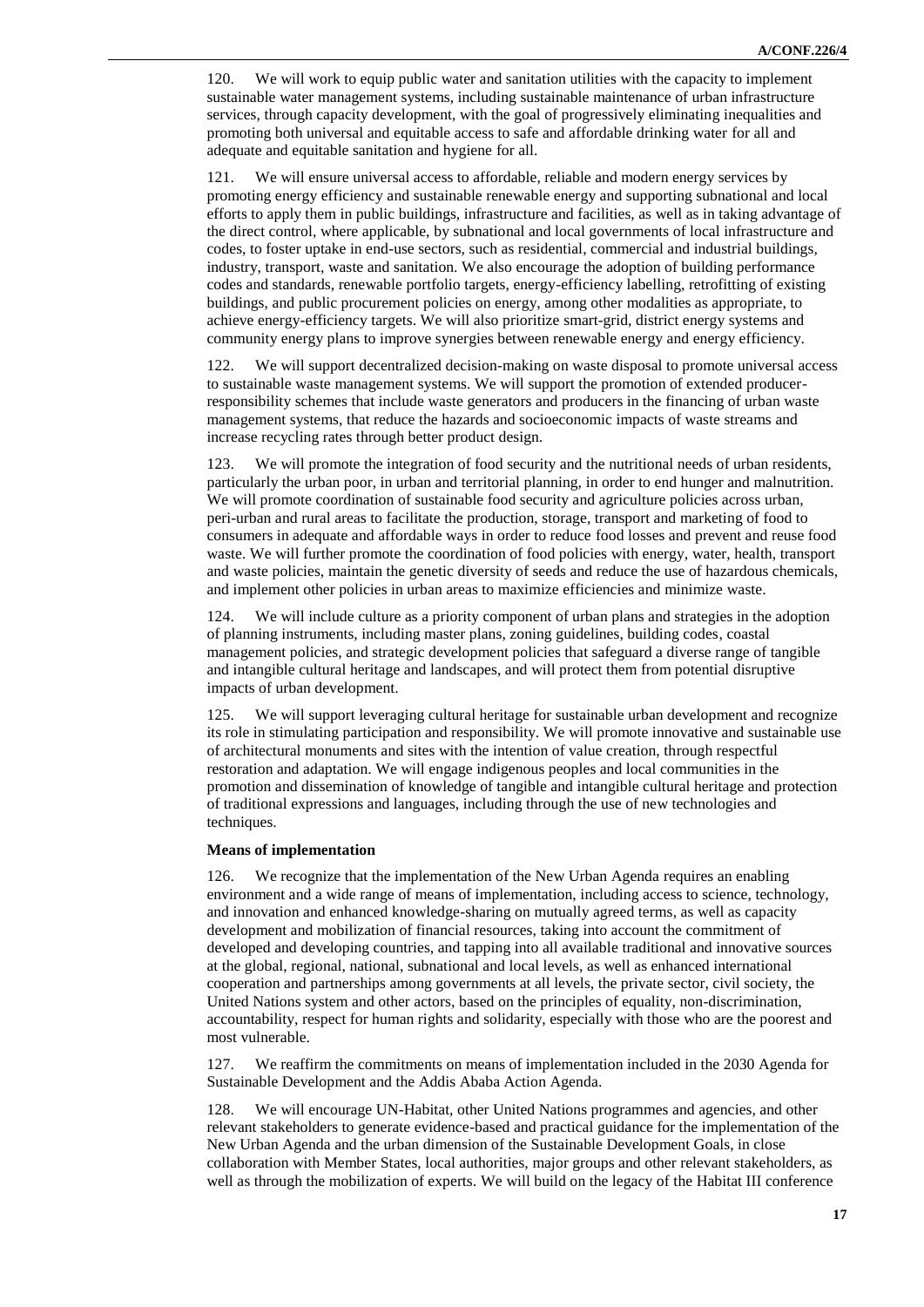and the lessons learned from its preparatory process, including the regional and thematic meetings. We note, in this context, the valuable contributions of, inter alia, the World Urban Campaign, the General Assembly of Partners for Habitat III and the Global Land Tool Network.

129. We urge UN-Habitat to continue its work to develop its normative knowledge and provide capacity development and tools to national, subnational and local governments in designing, planning and managing sustainable urban development.

130. We recognize that sustainable urban development, guided by prevailing urban policies and strategies, as appropriate, can benefit from integrated financing frameworks that are supported by an enabling environment at all levels. We acknowledge the importance of ensuring that all financial means of implementation are firmly embedded in coherent policy frameworks and fiscal decentralization processes, where available, and that adequate capacities are developed at all levels.

131. We support context-sensitive approaches to financing urbanization and enhancing financial management capacities at all levels of government through the adoption of specific instruments and mechanisms necessary to achieve sustainable urban development, recognizing that each country has the primary responsibility for its own economic and social development.

132. We will mobilize endogenous resources and revenues generated through the capture of benefits of urbanization, as well as the catalysing effects and maximized impact of public and private investments, in order to improve the financial conditions for urban development and open access to additional sources, recognizing that, for all countries, public policies and the mobilization and effective use of domestic resources, underpinned by the principle of national ownership, are central to our common pursuit of sustainable urban development, including implementation of the New Urban Agenda.

133. We call on businesses to apply their creativity and innovation to solving sustainable development challenges in urban areas, acknowledging that private business activity, investment and innovation are major drivers of productivity, inclusive growth and job creation, and that private investment, particularly foreign direct investment, along with a stable international financial system, is an essential element of development efforts.

134. We will support appropriate policies and capacities that enable subnational and local governments to register and expand their potential revenue base, for example, through multipurpose cadastres, local taxes, fees and service charges, in line with national policies, while ensuring that women and girls, children and youth, older persons, persons with disabilities, indigenous peoples and local communities, and poor households are not disproportionately affected.

135. We will promote sound and transparent systems of financial transfers from national governments to subnational and local governments based on the latter's needs, priorities, functions, mandates and performance-based incentives, as appropriate, in order to provide them with adequate, timely and predictable resources and enhance their ability to raise revenue and manage expenditures.

136. We will support the development of vertical and horizontal models of distribution of financial resources to decrease inequalities across subnational territories, within urban centres, and between urban and rural areas, as well as to promote integrated and balanced territorial development. In this regard, we emphasize the importance of improving the transparency of data on spending and resource allocation as a tool for assessing progress towards equity and spatial integration.

137. We will promote best practices to capture and share the increase in land and property value generated as a result of urban development processes, infrastructure projects and public investments. Measures such as gains-related fiscal policies could be put in place, as appropriate, to prevent its solely private capture, as well as land and real estate speculation. We will reinforce the link between fiscal systems and urban planning, as well as urban management tools, including land market regulations. We will work to ensure that efforts to generate land-based finance do not result in unsustainable land use and consumption.

138. We will support subnational and local governments in their efforts to implement transparent and accountable expenditure control instruments for assessing the necessity and impact of local investment and projects, based on legislative control and public participation, as appropriate, in support of open and fair tendering processes, procurement mechanisms and reliable budget execution, as well as preventive anti-corruption measures to promote integrity, accountability, effective management, and access to public property and land, in line with national policies.

139. We will support the creation of robust legal and regulatory frameworks for sustainable national and municipal borrowing, on the basis of sustainable debt management, supported by adequate revenues and capacities, by means of local creditworthiness as well as expanded sustainable municipal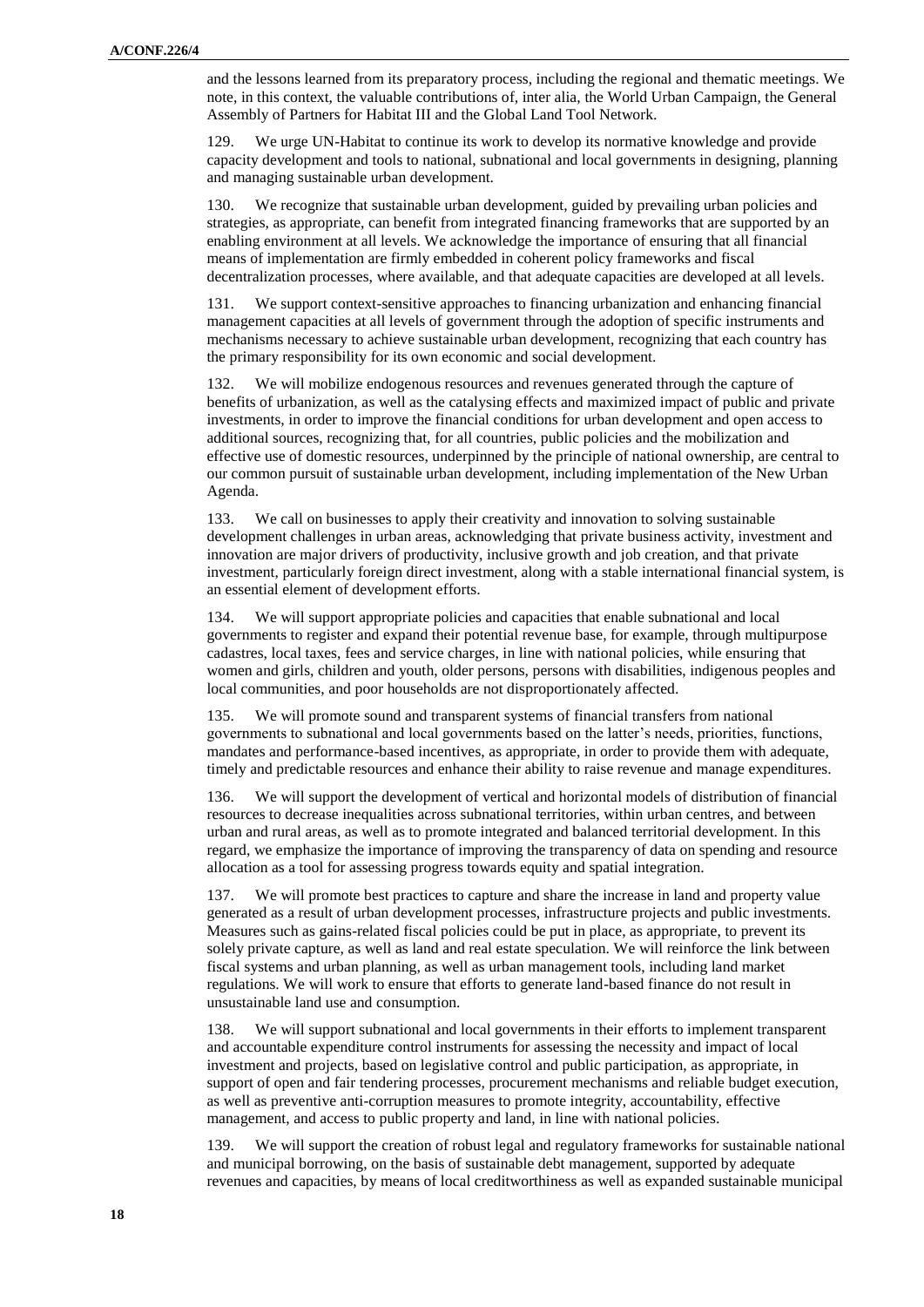debt markets when appropriate. We will consider the establishment of appropriate financial intermediaries for urban financing, such as regional, national, subnational and local development funds or development banks, and including pooled financing mechanisms, which can catalyse public and private, national and international financing. We will work to promote risk mitigation mechanisms such as the Multilateral Investment Guarantee Agency, while managing currency risk, to reduce the cost of capital and to stimulate the private sector and households to participate in sustainable urban development and resilience-building efforts, including access to risk transfer mechanisms.

140. We will support the development of appropriate and affordable housing finance products and encourage the participation of a diverse range of multilateral financial institutions, regional development banks and development finance institutions, cooperation agencies, private-sector lenders and investors, cooperatives, moneylenders and microfinance banks to invest in affordable and incremental housing in all its forms.

141. We will also consider establishing urban and territorial transport infrastructure and service funds at the national level, based on a variety of funding sources ranging from public grants to contributions from other public entities and the private sector, ensuring coordination among actors and interventions as well as accountability.

142. We invite international multilateral financial institutions, regional development banks, development finance institutions and cooperation agencies to provide financial support, including through innovative financial mechanisms, to programmes and projects for implementing the New Urban Agenda, particularly in developing countries.

143. We support access to different multilateral funds, including the Green Climate Fund, the Global Environment Facility, the Adaptation Fund and the Climate Investment Funds, among others, to secure resources for climate change adaptation and mitigation plans, policies, programmes and actions for subnational and local governments, within the framework of agreed procedures. We will collaborate with subnational and local financial institutions, as appropriate, to develop climate finance infrastructure solutions and to create appropriate mechanisms for identifying catalytic financial instruments, consistent with any national framework in place to ensure fiscal and debt sustainability at all levels of government.

144. We will explore and develop feasible solutions for climate and disaster risks in cities and human settlements, including through collaborating with insurance and reinsurance institutions and other relevant actors, with regard to investments in urban and metropolitan infrastructure, buildings and other urban assets, as well as for local populations to secure their shelter and economic needs.

145. We support the use of international public finance, including official development assistance, among others, to catalyse additional resource mobilization from all available sources, public and private, for sustainable urban and territorial development. This may include the mitigation of risks for potential investors, in recognition of the fact that international public finance plays an important role in complementing the efforts of countries to mobilize public resources domestically, especially in the poorest and most vulnerable countries with limited domestic resources.

146. We will expand opportunities for North–South, South–South and triangular regional and international cooperation, as well as subnational, decentralized and city-to-city cooperation, as appropriate, to contribute to sustainable urban development, developing capacities and fostering exchanges of urban solutions and mutual learning at all levels and by all relevant actors.

147. We will promote capacity development as a multifaceted approach that addresses the ability of multiple stakeholders and institutions at all levels of governance, and combines the individual, societal and institutional capacity to formulate, implement, enhance, manage, monitor and evaluate public policies for sustainable urban development.

148. We will promote the strengthening of the capacity of national, subnational and local governments, including local government associations, as appropriate, to work with women and girls, children and youth, older persons and persons with disabilities, indigenous peoples and local communities, and those in vulnerable situations, as well as with civil society, academia and research institutions in shaping organizational and institutional governance processes, enabling them to participate effectively in decision-making about urban and territorial development.

149. We will support local government associations as promoters and providers of capacity development, recognizing and strengthening, as appropriate, both their involvement in national consultations on urban policies and development priorities, and their cooperation with subnational and local governments, along with civil society, the private sector, professionals, academia and research institutions, and their existing networks, to deliver on capacity development programmes; this should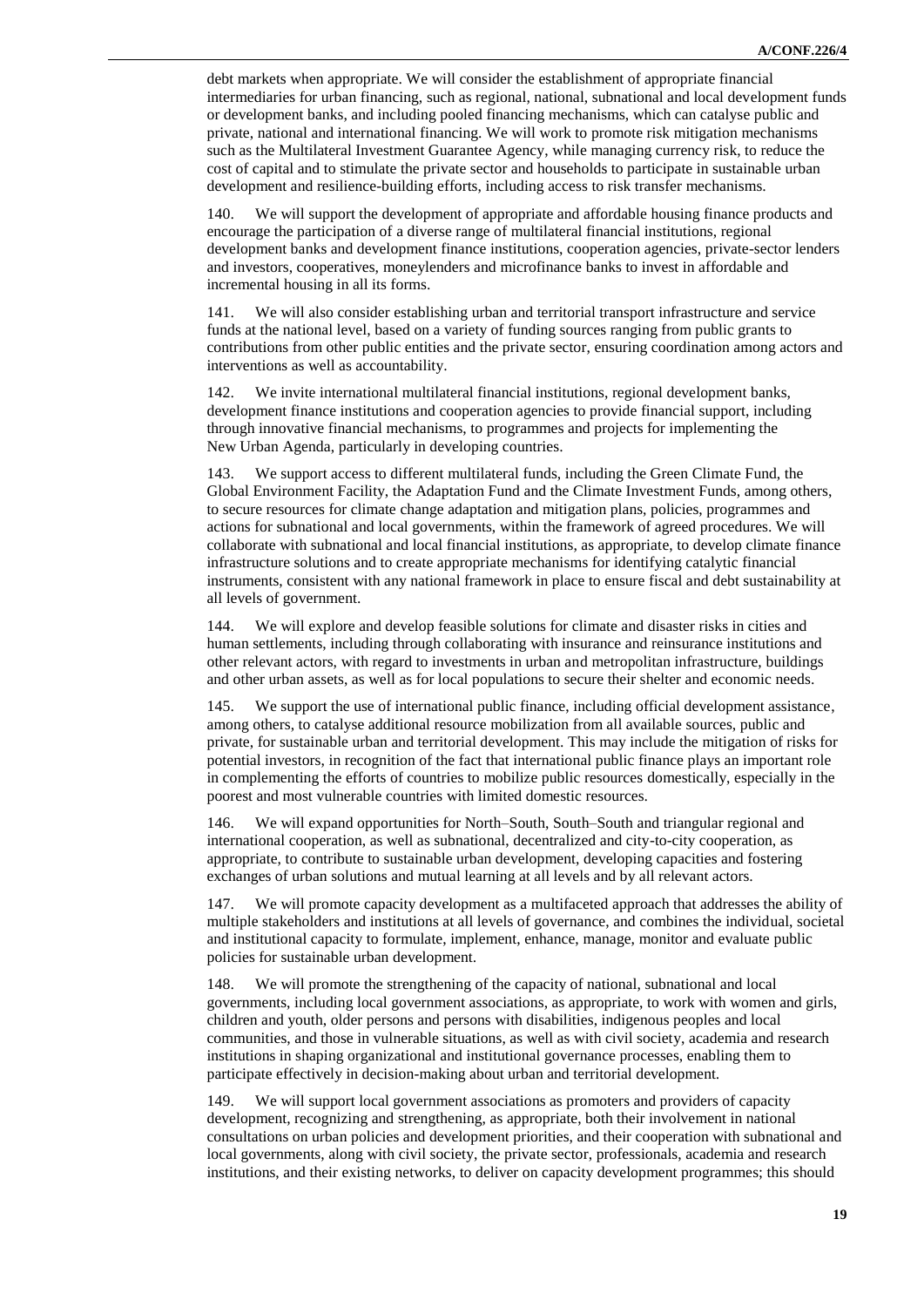be by means of peer-to-peer learning, subject-matter-related partnerships and collaborative actions such as inter-municipal cooperation, on a global, regional, national, subnational and local scale, including the establishment of practitioners' networks and science-policy interface practices.

150. We underscore the need for enhanced cooperation and knowledge exchange on science, technology and innovation to the benefit of sustainable urban development, in full coherence, coordination and synergy with the processes of the Technology Facilitation Mechanism established under the Addis Ababa Action Agenda and launched under the 2030 Agenda for Sustainable Development.

151. We will promote capacity development programmes to help subnational and local governments in financial planning and management, anchored in institutional coordination at all levels, including environmental sensitivity and anti-corruption measures, embracing transparent and independent oversight, accounting, procurement, reporting, auditing and monitoring processes, among others, and to review subnational and national performance and compliance, with particular attention to age- and gender-responsive budgeting and the improvement and digitalization of accounting processes and records, in order to promote results-based approaches and build medium- to long-term administrative and technical capacity.

152. We will promote capacity development programmes on the use of legal land-based revenue and financing tools, as well as on real estate market functioning for policymakers and local public officials, focusing on the legal and economic foundations of value capture, including the quantification, capturing and distribution of land value increments.

153. We will promote the systematic use of multi-stakeholder partnerships in urban development processes, as appropriate, establishing clear and transparent policies, financial and administrative frameworks and procedures, as well as planning guidelines for multi-stakeholder partnerships.

154. We recognize the significant contribution of voluntary collaborative initiatives, partnerships and coalitions that plan to initiate and enhance the implementation of the New Urban Agenda, highlighting best practices and innovative solutions, including by promoting coproduction networks between subnational entities, local governments and other relevant stakeholders.

155. We will promote capacity development initiatives to empower and strengthen the skills and abilities of women and girls, children and youth, older persons and persons with disabilities, indigenous peoples and local communities, as well as persons in vulnerable situations, for shaping governance processes, engaging in dialogue, and promoting and protecting human rights and anti-discrimination, to ensure their effective participation in urban and territorial development decision-making.

156. We will promote the development of national information and communications technology policies and e-government strategies, as well as citizen-centric digital governance tools, tapping into technological innovations, including capacity development programmes, in order to make information and communications technologies accessible to the public, including women and girls, children and youth, persons with disabilities, older persons and persons in vulnerable situations, to enable them to develop and exercise civic responsibility, broadening participation and fostering responsible governance, as well as increasing efficiency. The use of digital platforms and tools, including geospatial information systems, will be encouraged to improve long-term integrated urban and territorial planning and design, land administration and management, and access to urban and metropolitan services.

157. We will support science, research and innovation, including a focus on social, technological, digital and nature-based innovation, robust science-policy interfaces in urban and territorial planning and policy formulation and institutionalized mechanisms for sharing and exchanging information, knowledge and expertise, including the collection, analysis, standardization and dissemination of geographically based, community-collected, high-quality, timely and reliable data disaggregated by income, sex, age, race, ethnicity, migration status, disability, geographic location and other characteristics relevant in national, subnational and local contexts.

158. We will strengthen data and statistical capacities at national, subnational and local levels to effectively monitor progress achieved in the implementation of sustainable urban development policies and strategies, and to inform decision-making and appropriate reviews. Data collection procedures for the implementation of follow-up to and review of the New Urban Agenda should primarily be based on official national, subnational and local data sources and other sources as appropriate, and be open, transparent and consistent with the purpose of respecting privacy rights and all human rights obligations and commitments. Progress towards a global people-based definition of cities and human settlements may support this work.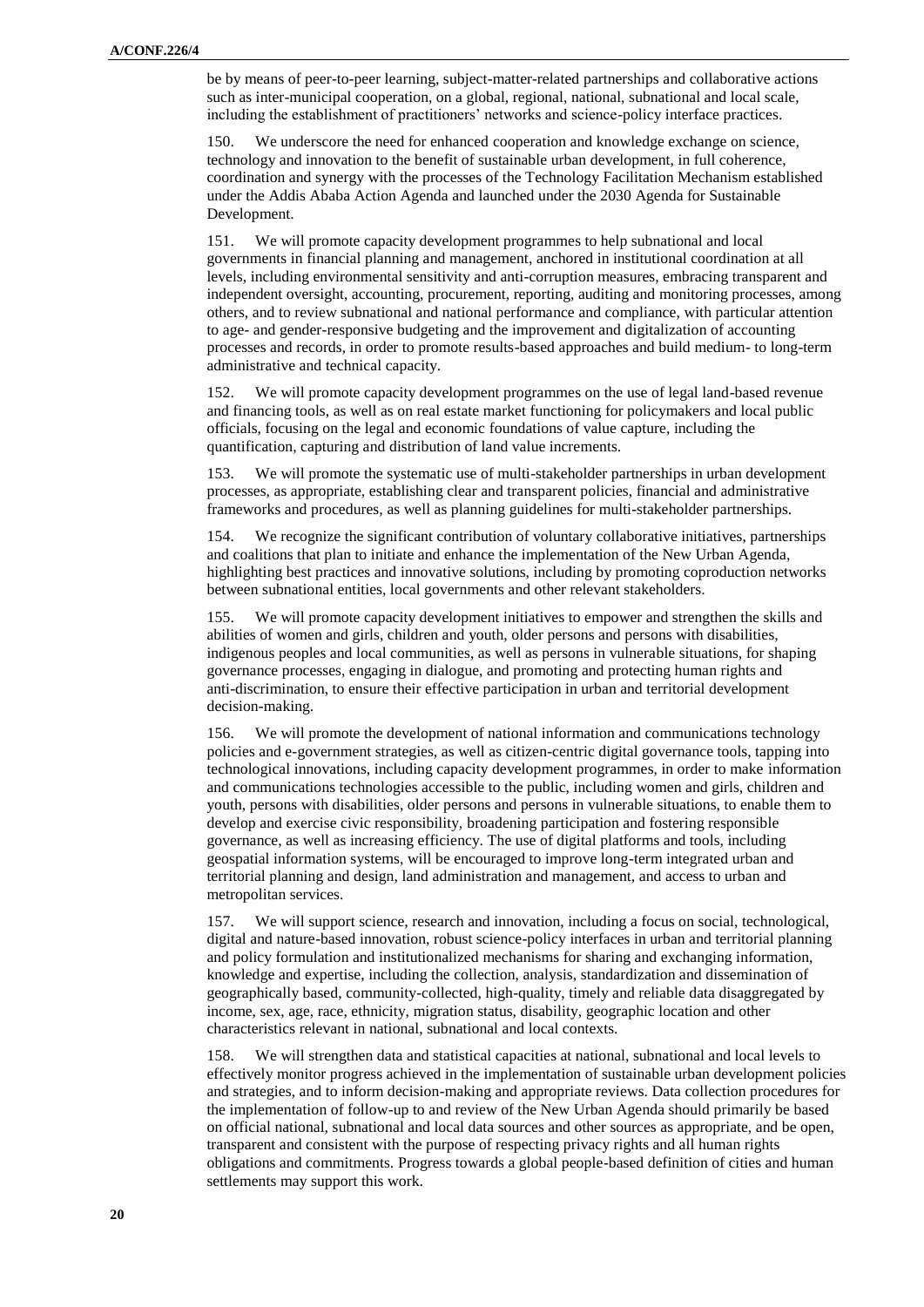159. We will support the role and enhanced capacity of national, subnational and local governments in data collection, mapping, analysis and dissemination, and in promoting evidence-based governance, building on a shared knowledge base using both globally comparable as well as locally generated data, including through censuses, household surveys, population registers, community-based monitoring processes and other relevant sources, disaggregated by income, sex, age, race, ethnicity, migration status, disability, geographic location and other characteristics relevant in national, subnational and local contexts.

160. We will foster the creation, promotion and enhancement of open, user-friendly and participatory data platforms using technological and social tools available to transfer and share knowledge among national, subnational and local governments and relevant stakeholders, including non-State actors and people, to enhance effective urban planning and management, efficiency and transparency through e-governance, approaches assisted by information and communications technologies, and geospatial information management.

## **Follow-up and review**

161. We will carry out a periodic follow-up to and review of the New Urban Agenda, ensuring coherence at the national, regional and global levels, in order to track progress, assess impact and ensure the Agenda's effective and timely implementation, accountability to our citizens, and transparency, in an inclusive manner.

162. We encourage voluntary, country-led, open, inclusive, multilevel, participatory and transparent follow-up and review of the New Urban Agenda. The process should take into account contributions of national, subnational and local levels of government, and be supplemented by contributions from the United Nations system, regional and subregional organizations, major groups and relevant stakeholders, and should be a continuous process aimed at creating and reinforcing partnerships among all relevant stakeholders and fostering exchanges of urban solutions and mutual learning.

163. We acknowledge the importance of local governments as active partners in the follow-up to and review of the New Urban Agenda at all levels, and encourage them to develop, jointly with national and subnational governments, as appropriate, implementable follow-up and review mechanisms at the local level, including through relevant associations and appropriate platforms. We will consider strengthening, where appropriate, their capacity to contribute in this respect.

164. We stress that the follow-up to and review of the New Urban Agenda must have effective linkages with the follow-up to and review of the 2030 Agenda for Sustainable Development to ensure coordination and coherence in their implementation.

We reaffirm the role and expertise of UN-Habitat, within its mandate, as a focal point for sustainable urbanization and human settlements, in collaboration with other United Nations system entities, recognizing the linkages between sustainable urbanization and, inter alia, sustainable development, disaster risk reduction and climate change.

166. We invite the General Assembly to request the Secretary-General, with voluntary inputs from countries and relevant regional and international organizations, to report on the progress of the implementation of the New Urban Agenda every four years, with the first report to be submitted during the seventy-second session.

167. This report will provide a qualitative and quantitative analysis of the progress made in the implementation of the New Urban Agenda and internationally agreed goals and targets relevant to sustainable urbanization and human settlements. The analysis will be based on the activities of national, subnational and local governments, UN-Habitat, other relevant entities of the United Nations system, relevant stakeholders in support of the implementation of the New Urban Agenda and the reports of the UN-Habitat Governing Council. The report should incorporate, to the extent possible, the inputs of multilateral organizations and processes where appropriate, civil society, the private sector and academia. It should build on existing platforms and processes such as the World Urban Forum convened by UN-Habitat. The report should avoid duplication and respond to local, subnational and national circumstances and legislation, capacities, needs and priorities.

168. The preparation of this report will be coordinated by UN-Habitat in close collaboration with other relevant entities of the United Nations system, ensuring an inclusive United Nations system-wide coordination process. The report will be submitted to the General Assembly through the